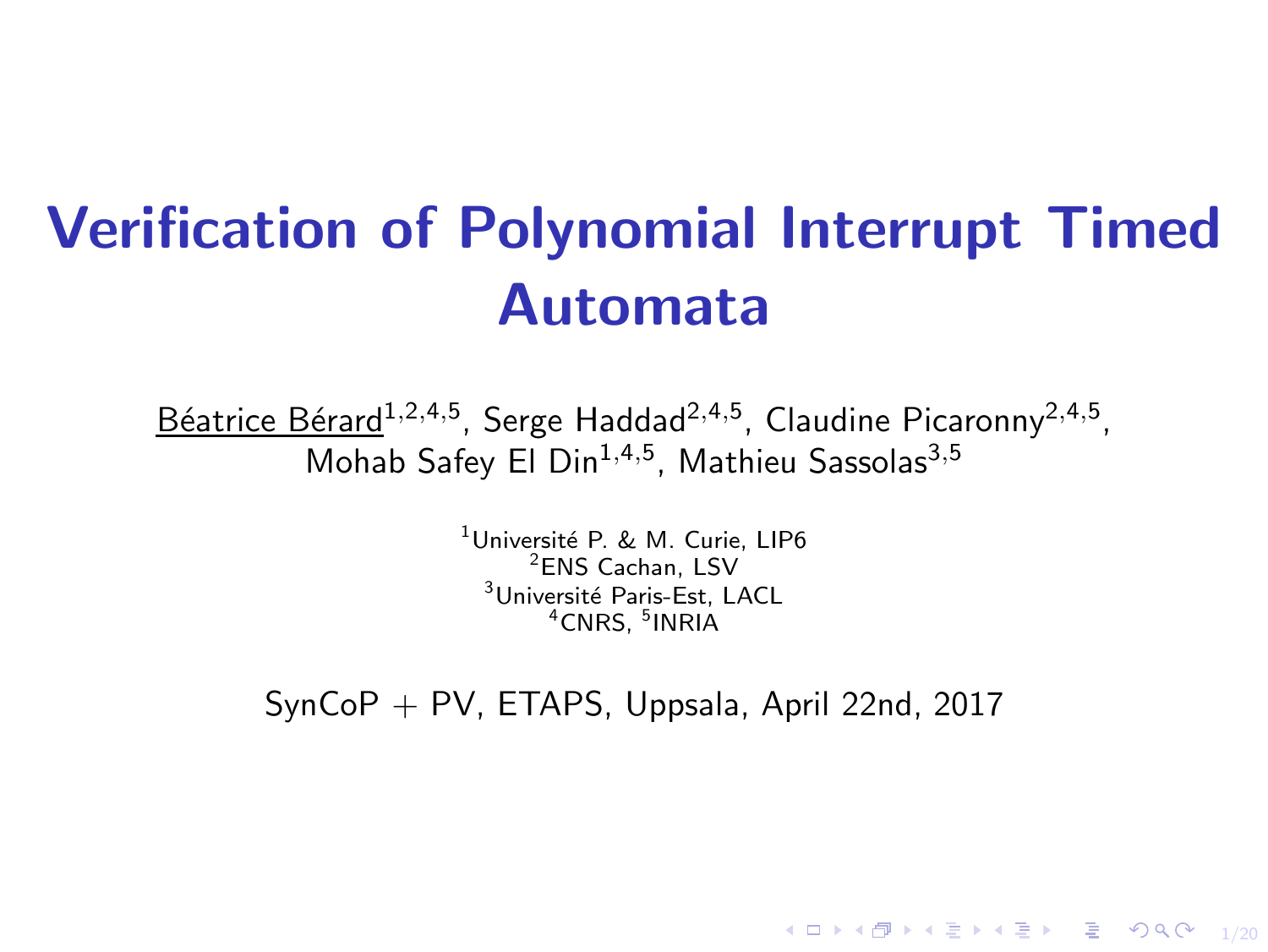### Polynomial constraints with parameters

#### Landing a rocket

First stage (lasting  $x_1$ ) in state  $q_0$ : From distance d, the rocket approaches the land under gravitation  $g$ ;

Second stage (lasting  $x_2$ , while  $x_1$  is frozen) in  $q_1$ : The rocket approaches the land with constant deceleration  $h < 0$ ;

Third stage: The rocket must reach the land with small positive speed (less than  $\varepsilon$ ).

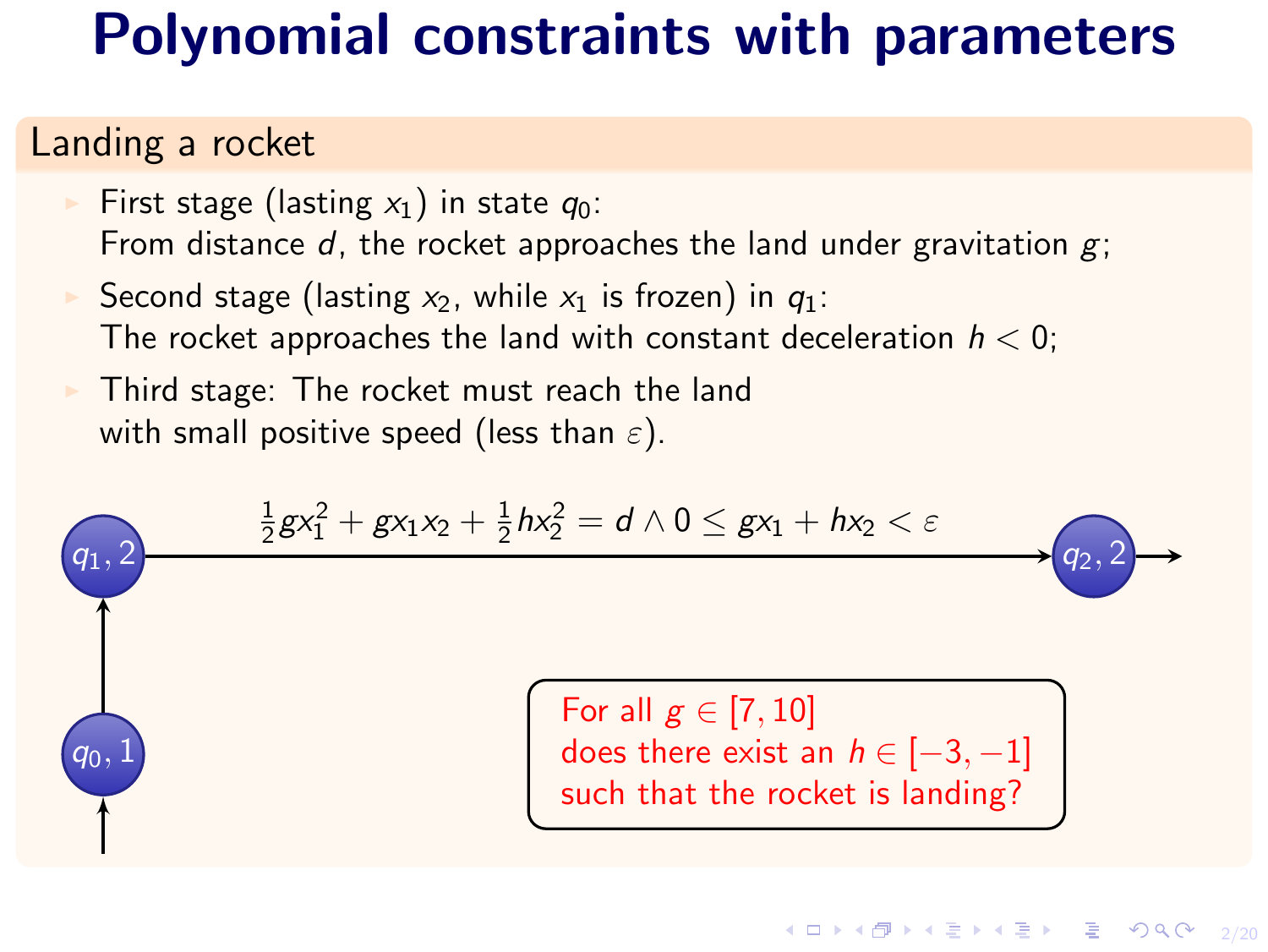### Context: Verification of hybrid systems

#### Hybrid automata

Hybrid automaton  $=$  finite automaton  $+$  variables Variables evolve in states and can be tested and updated on transitions.

- $\triangleright$  Clocks are variables with slope 1 in all states
- Stopwatches are variables with slope  $0$  or  $1$

#### Verification problems are mostly undecidable

Decidability requires restricting: either the flows [Henzinger et al. 1998] or the jumps [Alur et al. 2000] for flows  $\dot{x} = Ax$ or both like in Timed Automata  $=$  finite automaton  $+$  clocks with guards  $x \bowtie c$  and reset [Alur, Dill 1990]

◮ Other approaches exist like bounded delay reachability or approximations by discrete transition systems.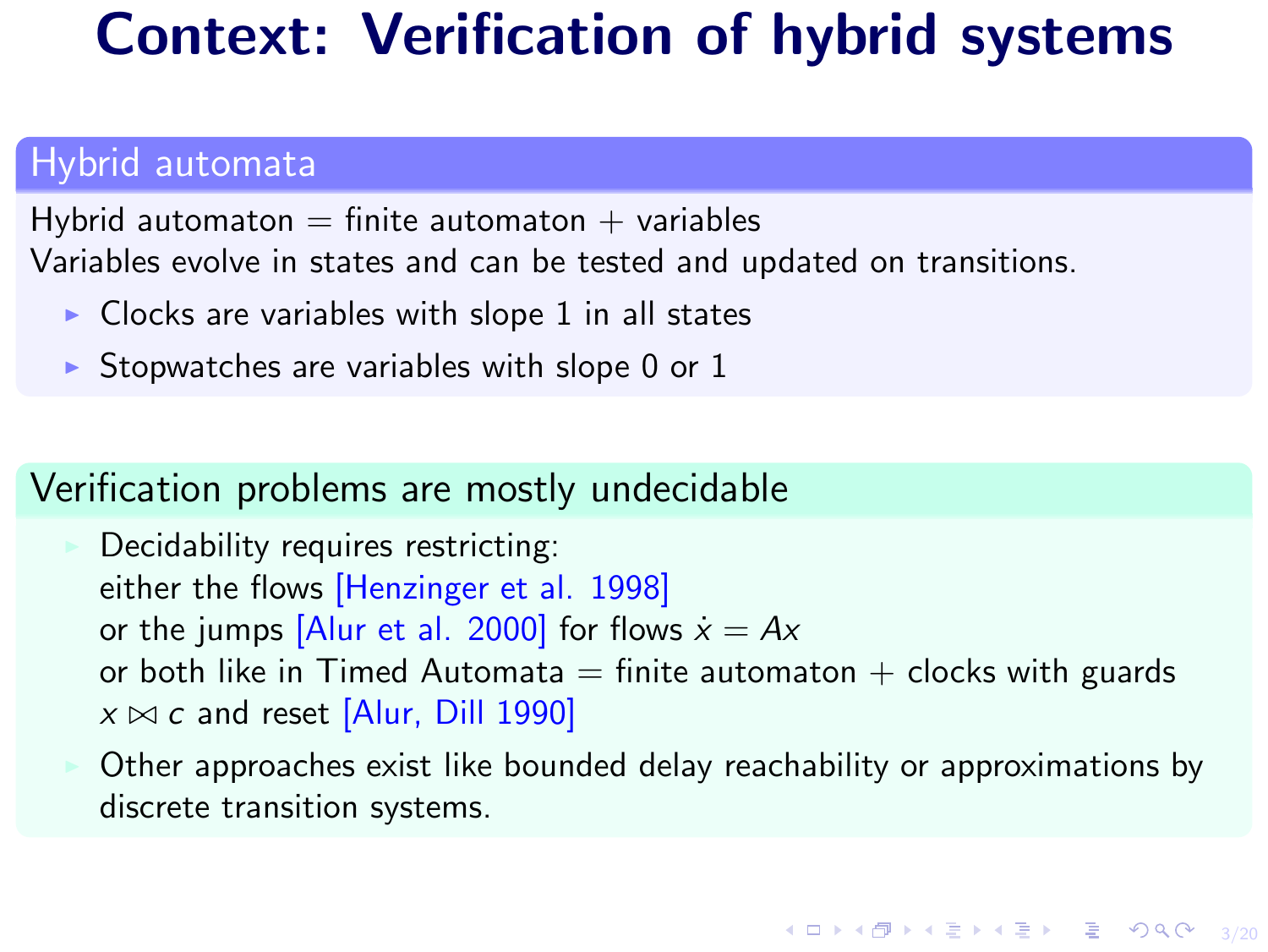# Interrupt clocks

Many real-time systems include interruption mechanisms (as in processors).

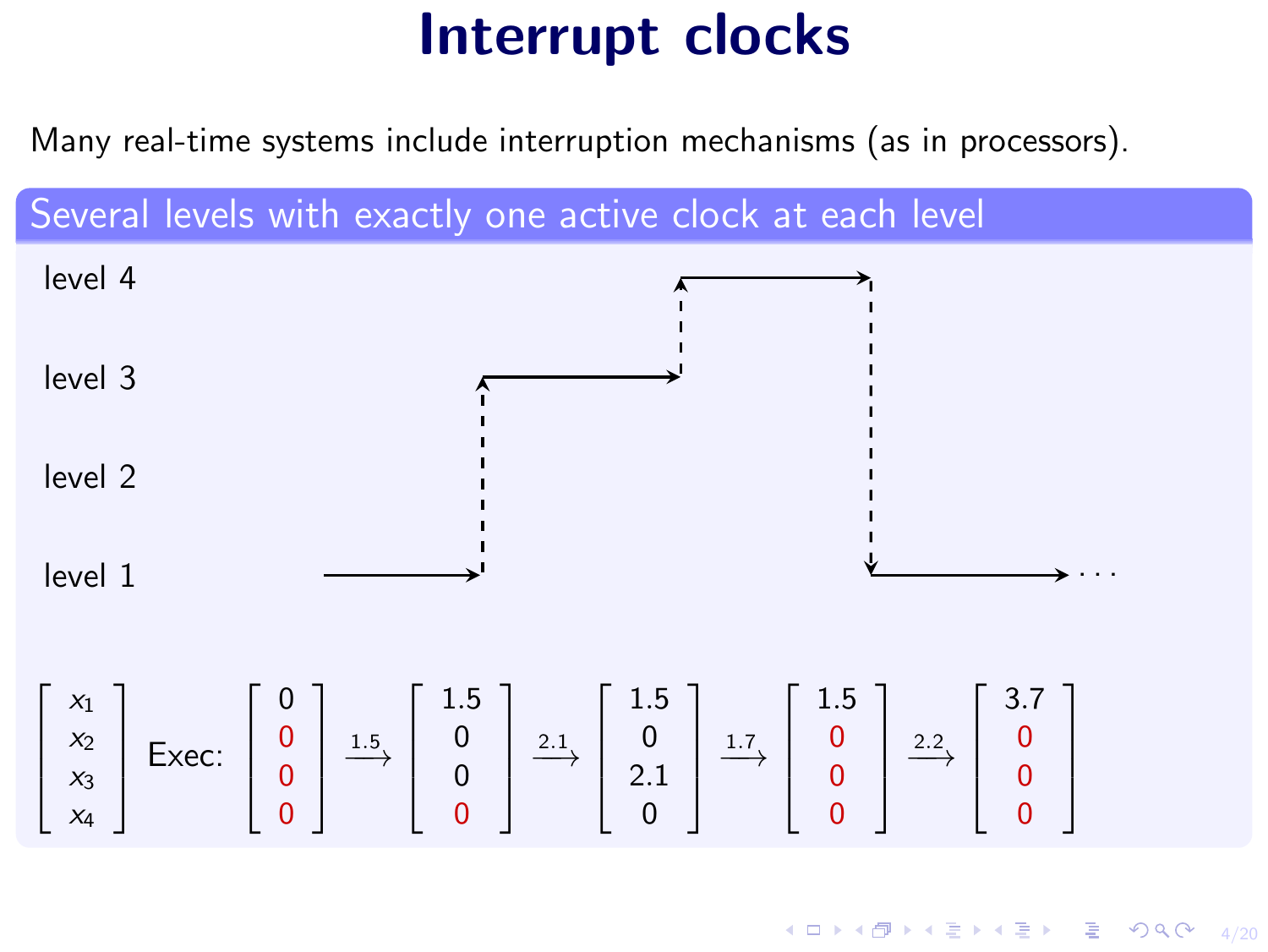# The model of PolITA

#### In Polynomial Interrupt Timed Automata (POLITA)

- $\triangleright$  variables are interrupt clocks acting as stopwatches ordered along hierarchical levels,
- $\triangleright$  guards are polynomial constraints and variables can be updated by polynomials.

#### **Results**

#### ◮ Reachability is decidable in 2EXPTIME.

- The result still holds for several extensions.
- ◮ A restricted form of quantitative model checking is also decidable.
- The class POLITA is incomparable with the class SWA of Stopwatch Automata.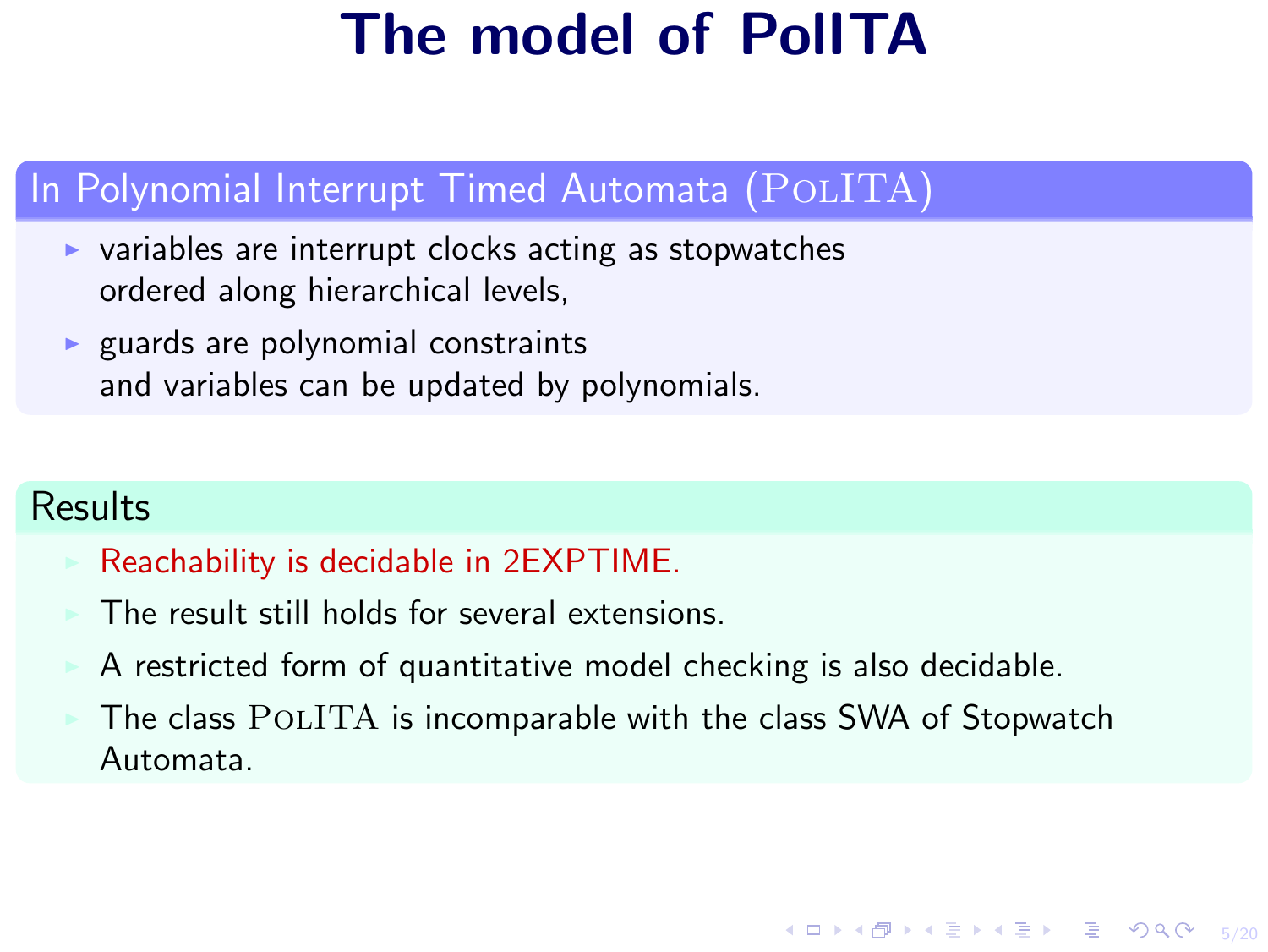### **Outline**

### [Polynomial Interrupt Timed Automata](#page-6-0)

### [Reachability using cylindrical decomposition](#page-12-0)

[Algorithmic issues](#page-26-0)

4 ロ ▶ 4 @ ▶ 4 ミ ▶ 4 ミ ▶ - ミ - 9 Q Q - 6/20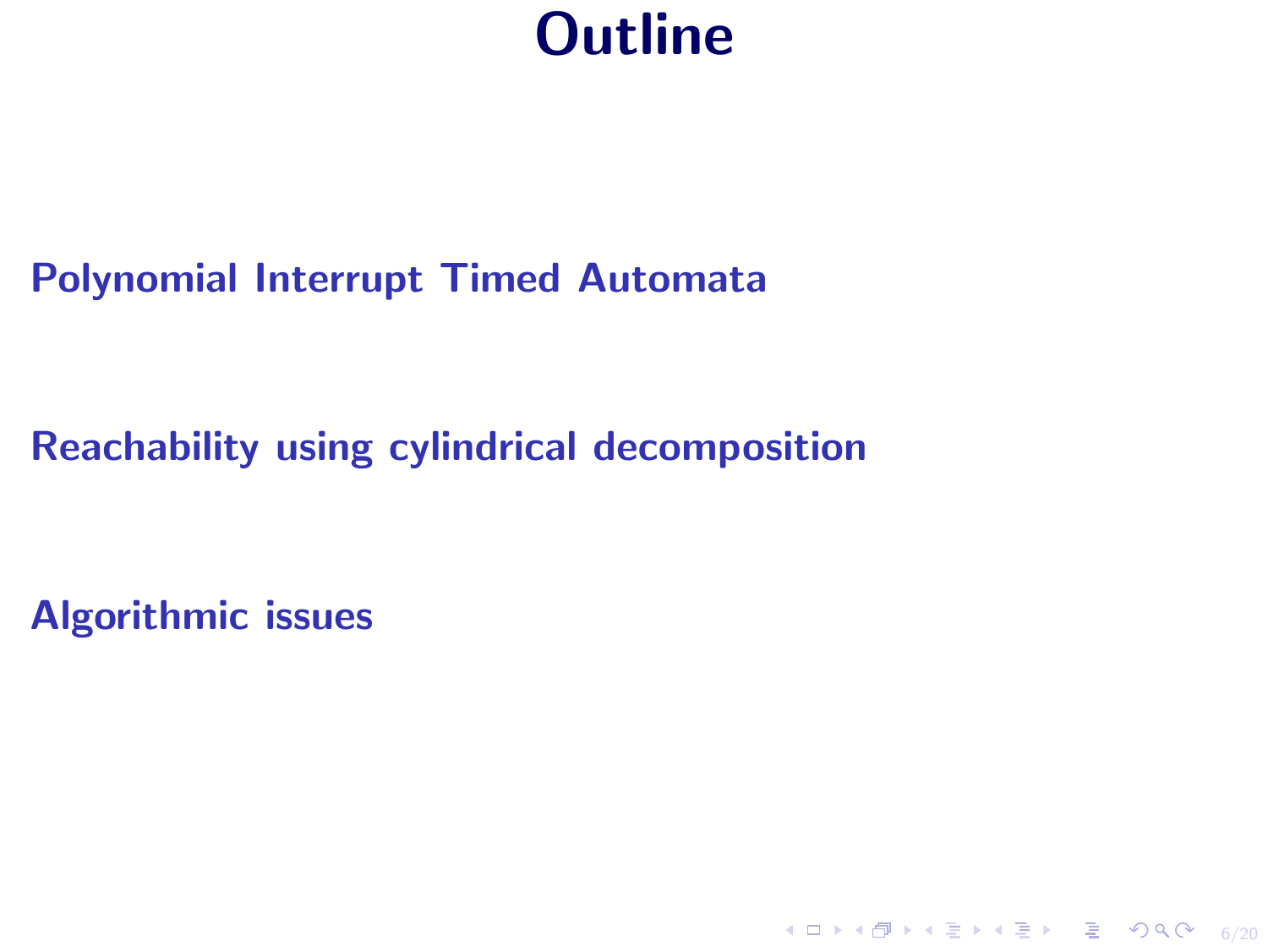### PolITA: syntax

### <span id="page-6-0"></span> $\mathcal{A} = (\Sigma, Q, q_0, X, \lambda, \Delta)$

 $\blacktriangleright$  Transitions in  $\Delta$ :

- $\triangleright$  Alphabet Σ, finite set of states Q, initial state  $q_0$ ,
- ► set of clocks  $X = \{x_1, \ldots, x_n\}$ , with  $x_k$  for level  $k$ ,
- $\blacktriangleright\ \lambda:Q\to\{1,\ldots,n\}$  state level, with  ${\sf x}_{\lambda(q)}$  the active clock in state  $q,$



Guards: conjunctions of polynomial constraints in  $\mathbb{Q}[x_1, \ldots, x_n]$  $P \bowtie 0$  with  $\bowtie$  in  $\{<, \leq, =, \geq, >\}$ , and  $P \in \mathbb{Q}[x_1, \ldots, x_k]$  at level k.

$$
(q, 3) \quad \frac{2x_1^2x_2x_3^2 - \frac{1}{3}x_2x_1^3 + x_1 + 1 > 0, \ a, \ u}{\sqrt{q}}.
$$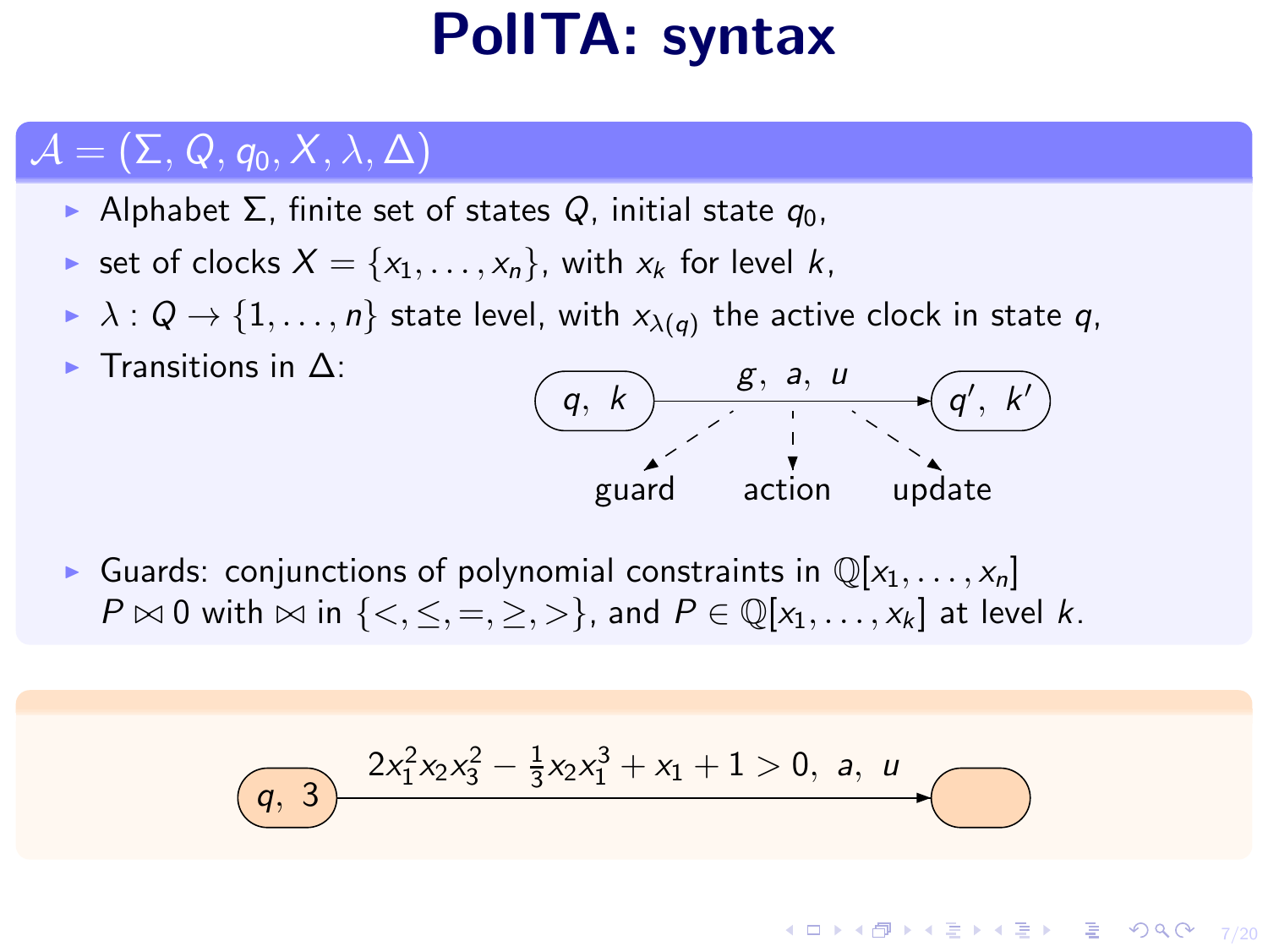# PolITA: updates

From level  $k$  to  $k'$ 

### increasing level  $k \leq k'$

Level  $i > k$ : reset Level k: unchanged or polynomial update  $x_k := P$  for some  $P \in \mathbb{Q}[x_1, \ldots, x_{k-1}]$ Level  $i < k$ : unchanged.

4 ロ ▶ 4 @ ▶ 4 할 ▶ 4 할 ▶ 그럴 ▶ 이익 Q + 8/20

$$
(x_1 := x_1)
$$
  
\n
$$
x_2 > 2x_1^2, \quad x_2 := x_1^2 - x_1
$$
  
\n
$$
(x_3 := 0)
$$
  
\n
$$
(x_4 := 0)
$$
  
\n
$$
(q_1, 2)
$$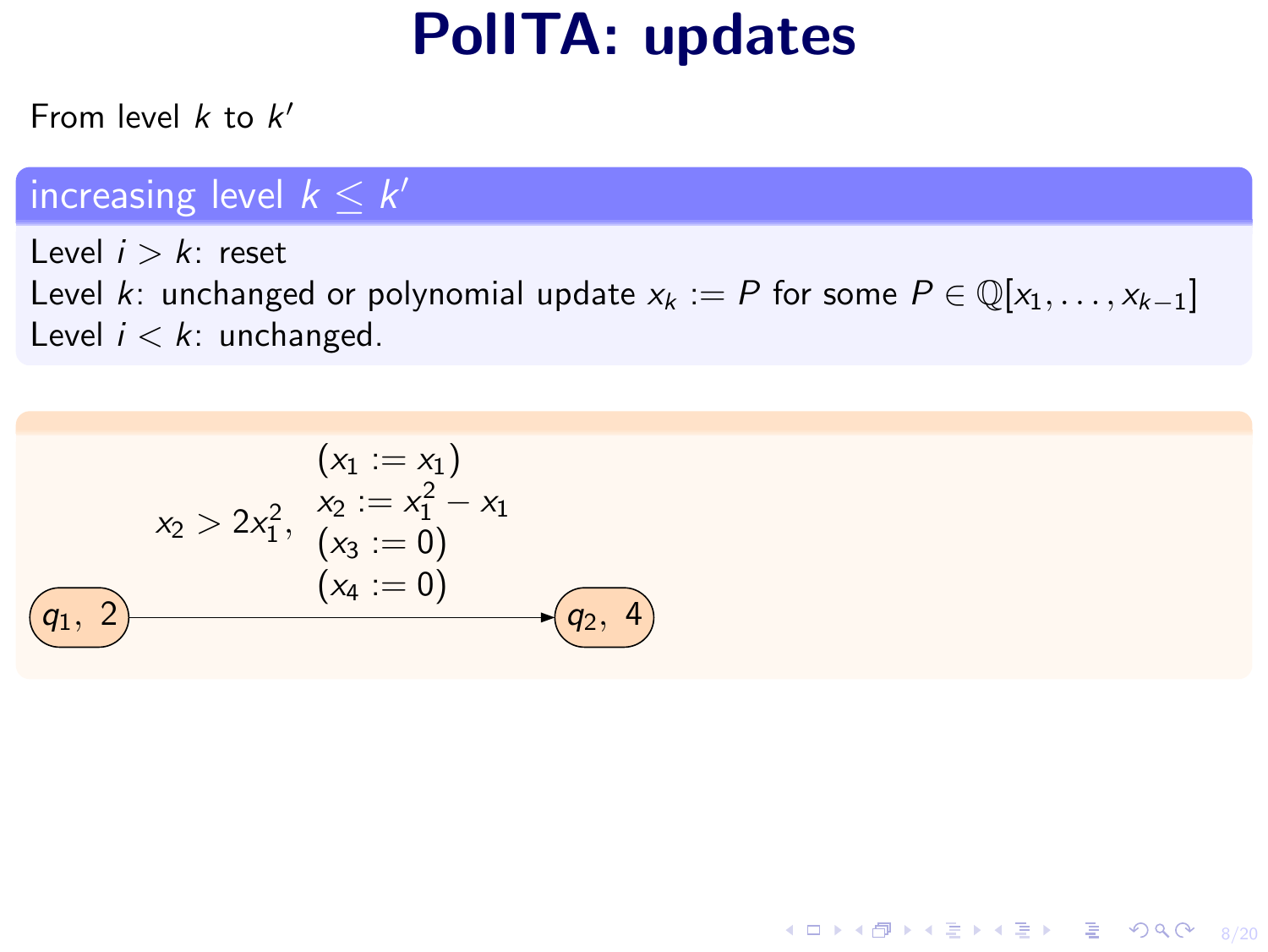# PolITA: updates

From level  $k$  to  $k'$ 

### increasing level  $k \leq k'$

Level  $i > k$ : reset Level k: unchanged or polynomial update  $x_k := P$  for some  $P \in \mathbb{Q}[x_1, \ldots, x_{k-1}]$ Level  $i < k$ : unchanged.

$$
(x_1 := x_1)
$$
\n
$$
x_2 > 2x_1^2, \begin{cases} x_2 := x_1^2 - x_1 \\ (x_3 := 0) \end{cases}
$$
\n
$$
(x_1 := x_1)
$$
\n
$$
x_4 = 3x_1^2x_2 + x_3, \begin{cases} (x_2 := x_2) \\ (x_3 := x_3) \end{cases}
$$
\n
$$
(x_1 := x_1)
$$
\n
$$
(x_2 := x_2)
$$
\n
$$
(x_3 := x_3)
$$
\n
$$
(x_4 := 0)
$$
\n
$$
(x_4 := 0)
$$
\n
$$
(x_4 := 0)
$$

Decreasing level

Level  $i > k'$ : reset Otherwise: unchanged.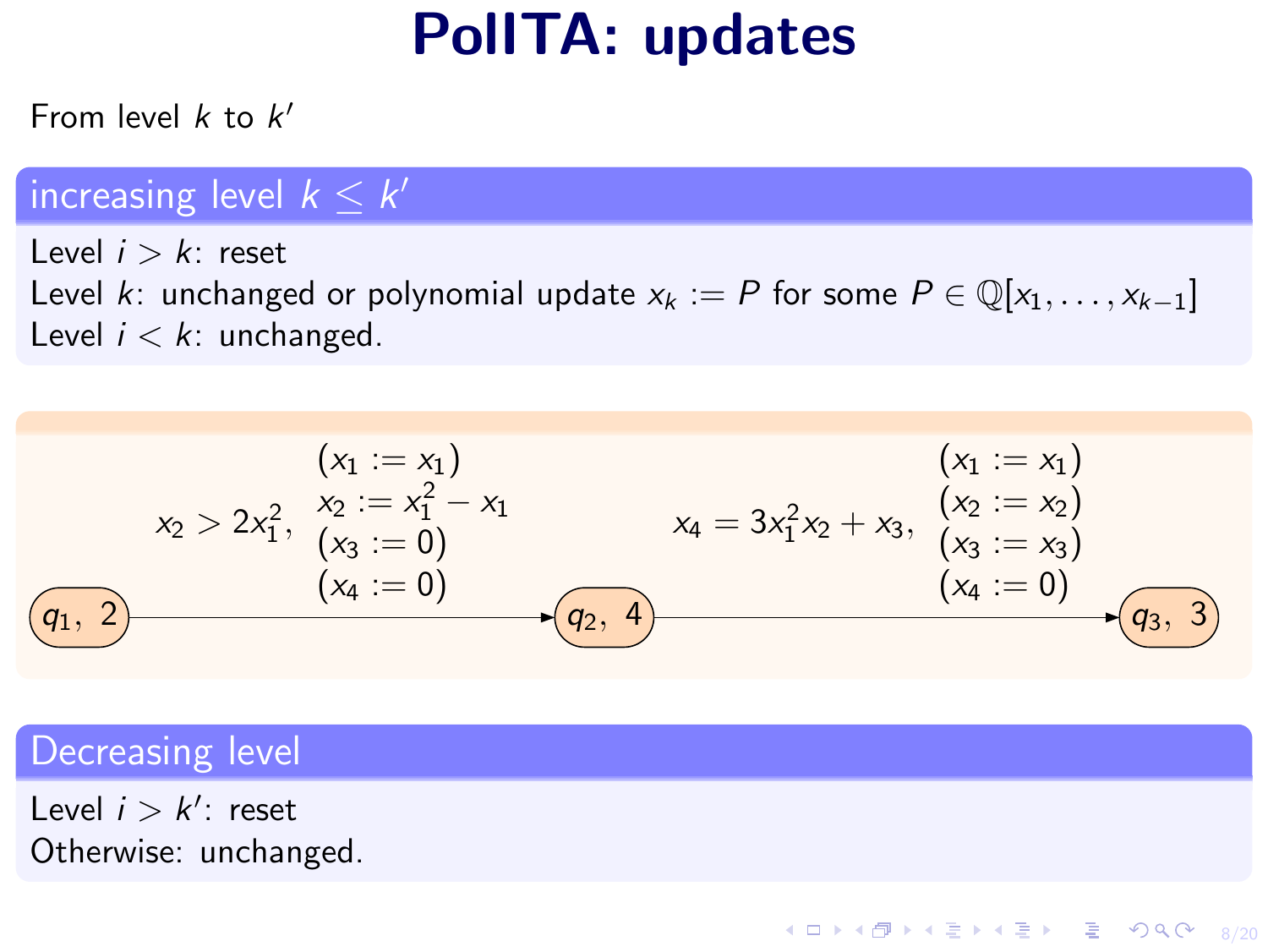### Examples

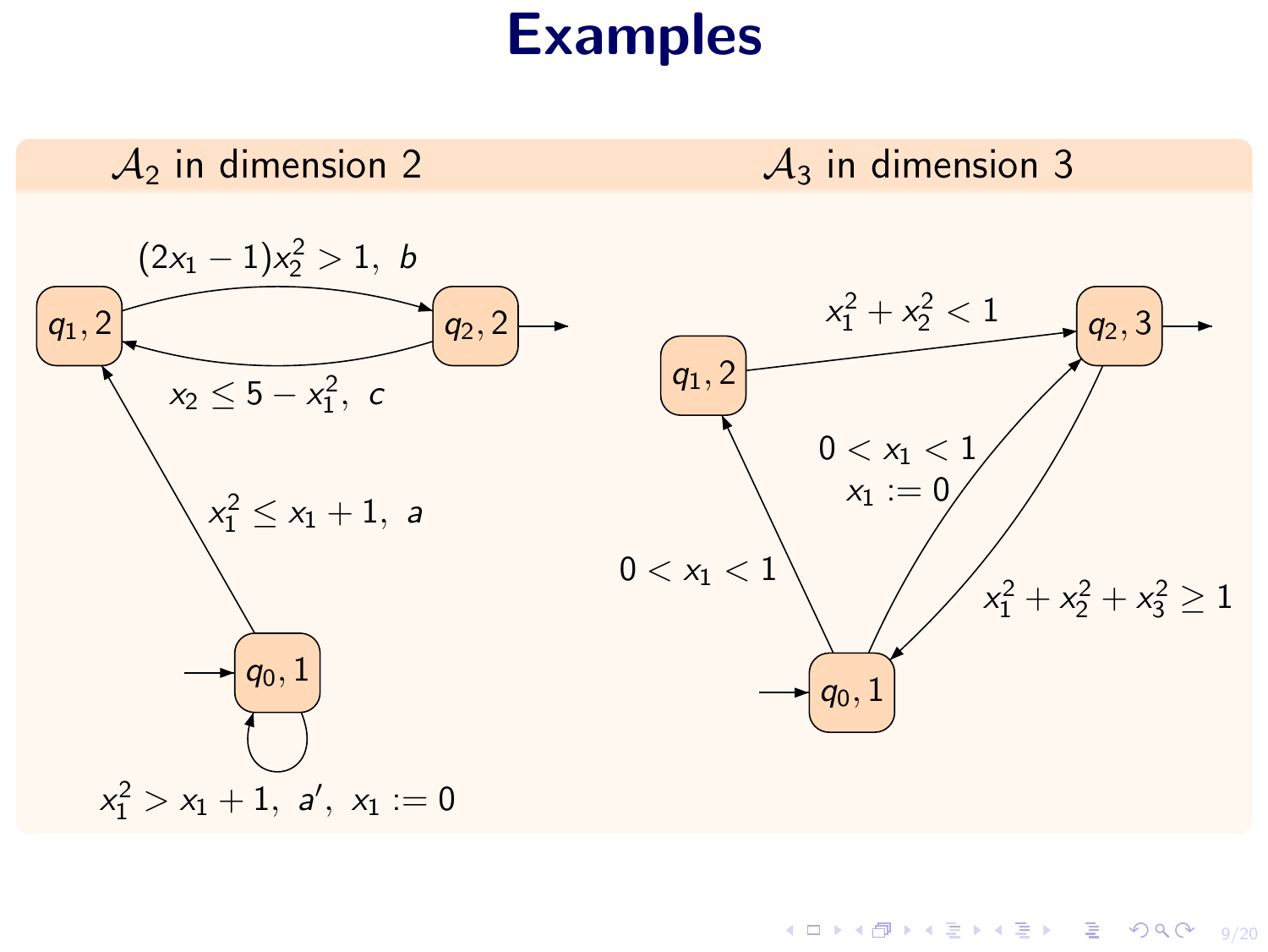### PolITA: semantics

#### Clock valuation

 $v = (v(x_1), \ldots, v(x_n)) \in \mathbb{R}^n$ 

### A transition system  $\mathcal{T}_A = (S, s_0, \rightarrow)$  for  $\mathcal{A} = (\Sigma, Q, q_0, X, \lambda, \Delta)$

- $\blacktriangleright$  configurations  $\mathcal{S} = \mathcal{Q} \times \mathbb{R}^n$ , initial configuration  $s_0 = (q_0, v_0)$  with  $v_0 = \mathbf{0}$
- ► time steps from q at level  $k: (q, v) \stackrel{d}{\rightarrow} (q, v +_k d)$ , only  $x_k$  is active, with all clock values in  $v + k d$  unchanged except  $(v + k d)(x_k) = v(x_k) + d$
- ► discrete steps  $(q, v) \stackrel{e}{\rightarrow} (q', v')$  for a transition  $e : q \xrightarrow{g, a, u} q'$  if  $v$  satisfies the guard g and  $v' = v[u]$ .

#### An execution

alternates time and discrete steps  $(q_0,\mathsf{v}_0)\stackrel{d_0}{\longrightarrow} (q_0,\mathsf{v}_0+_{\lambda(q_0)}d_0)\stackrel{\mathsf{e}_0}{\longrightarrow} (q_1,\mathsf{v}_1)\stackrel{d_1}{\longrightarrow} (q_1,\mathsf{v}_1+_{\lambda(q_1)}d_1)\stackrel{\mathsf{e}_1}{\longrightarrow}\ldots$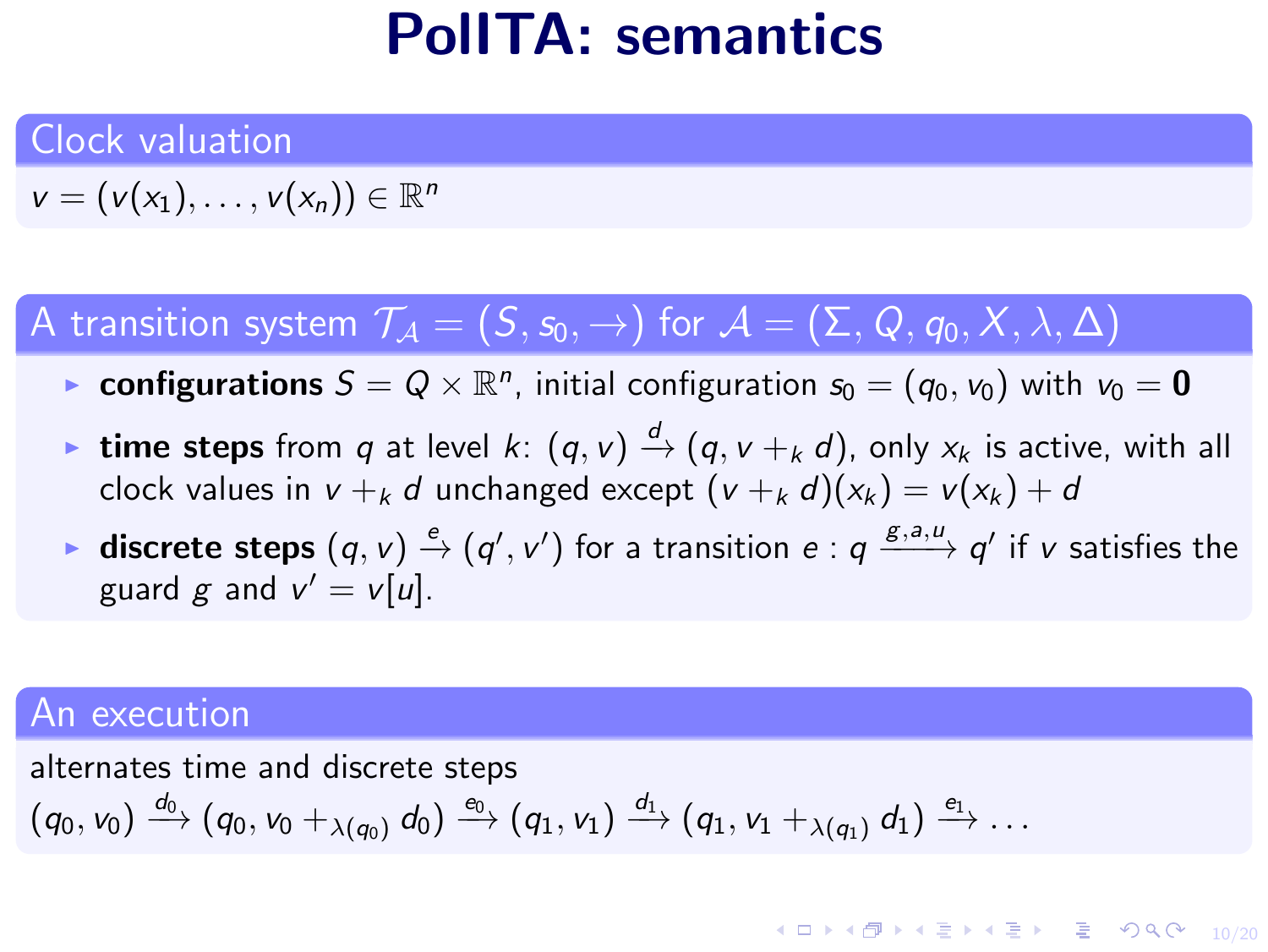### Semantics: example



 $(q_0, 0, 0) \stackrel{1.2}{\longrightarrow} (q_0, 1.2, 0) \stackrel{a}{\rightarrow} (q_1, 1.2, 0) \stackrel{0.97}{\longrightarrow} (q_1, 1.2, 0.97) \stackrel{b}{\rightarrow} (q_2, 1.2, 0.97) \ldots$ Blue and green curves meet at real roots of  $-2x^5 + x_1^4 + 20x_1^3 - 10x_1^2 - 50x_1 + 26$ .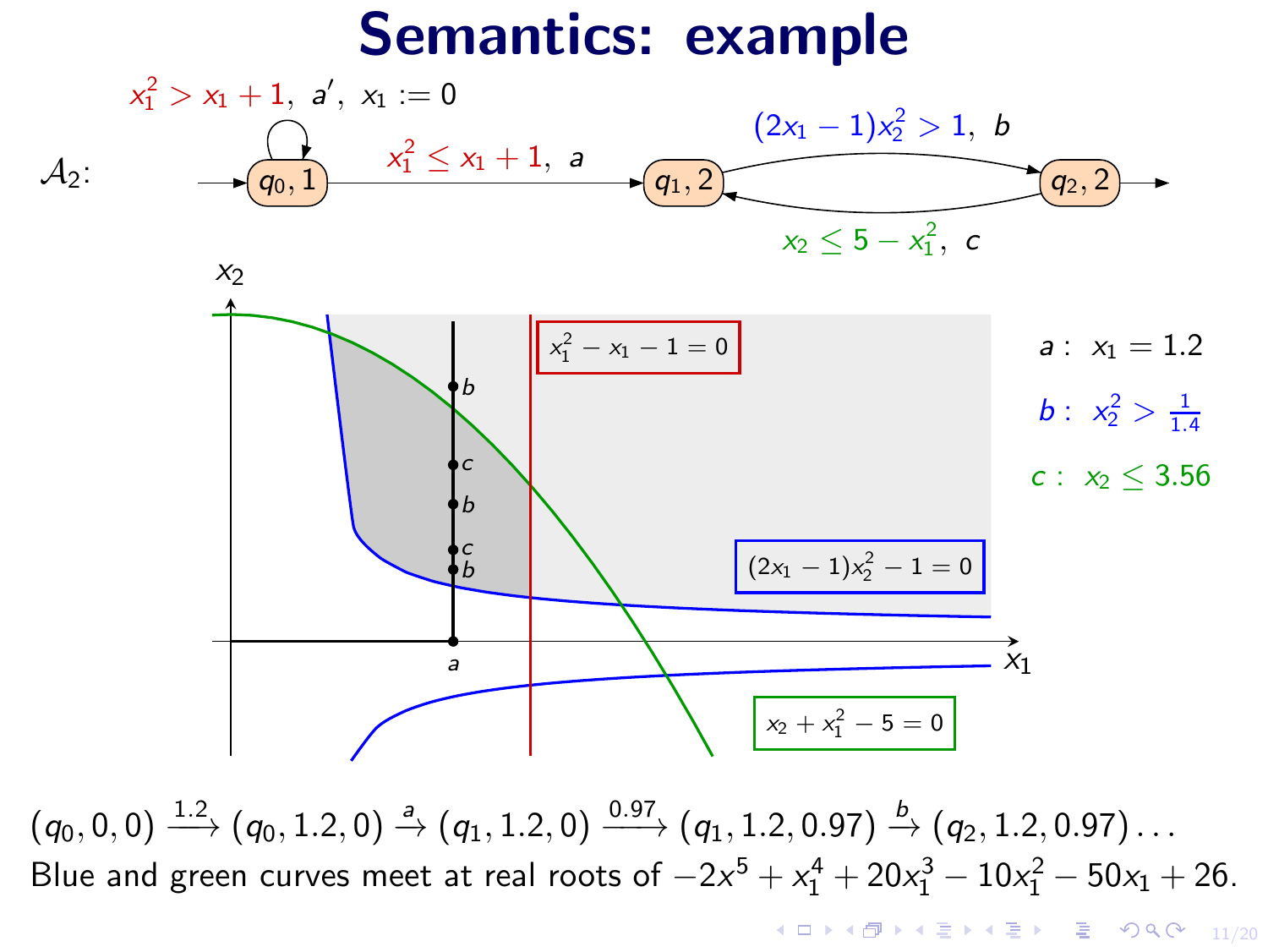### Reachability problem for PolITA

### <span id="page-12-0"></span>Given  $\mathcal{A} = (\Sigma, Q, q_0, X, \lambda, \Delta)$  and  $q_f \in Q$

is there an execution from initial configuration  $s_0~=~(\emph{q}_0,\bm{0})$  to  $(\emph{q}_f,\emph{v})$  for some valuation v ?

#### Build a finite quotient automaton  $\mathcal{R}_\mathcal{A}$

time-abstract bisimilar to  $\mathcal{T}_A$ :

- ► states:  $(q, C)$  for suitable sets of valuations  $C \subseteq \mathbb{R}^n$ , where polynomials of  $A$  have constant sign (and number of roots),
- ime abstract transitions:  $(q, C) \rightarrow (q, succ(C))$  where succ(C) is the time successor of C, consistent with time elapsing in  $\mathcal{T}_A$ ,
- ► discrete transitions:  $(q, C) \stackrel{e}{\rightarrow} (q', C')$  for  $e : q \xrightarrow{g, a, u} q'$  in  $\Delta$  if  $C$  satisfies the guard  $g$  and  $C' = C[u]$ , consistent with discrete steps in  $\mathcal{T}_\mathcal{A}.$

The sets C will be cells from a cylindrical decomposition adapted to the polynomials in A.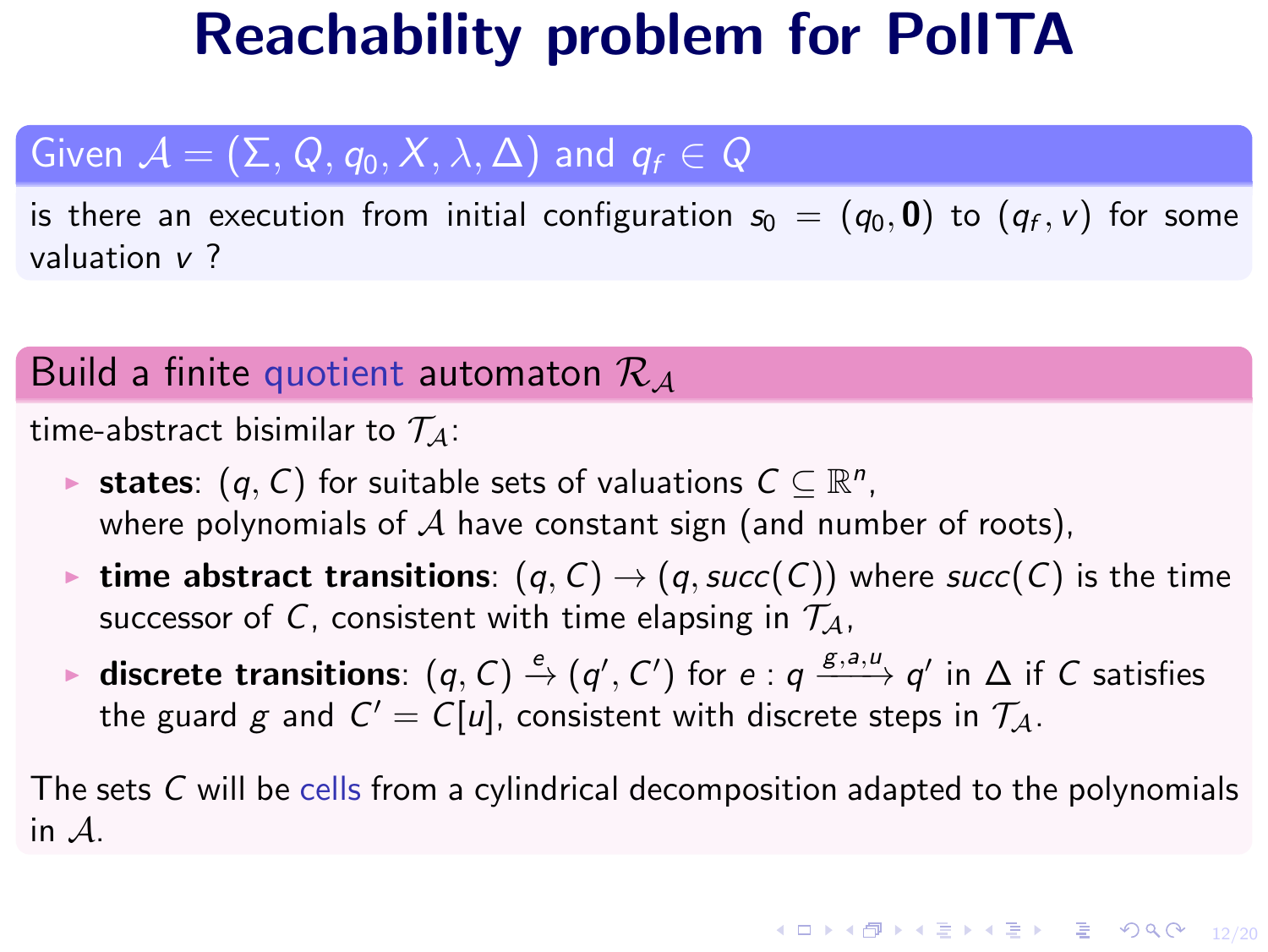# Cylindrical decomposition: basic example

The decomposition starts from a set of polynomials and proceeds in two phases: Elimination phase and Lifting phase.

Starting from single polynomial  $P_3 = x_1^2 + x_2^2 + x_3^2 - 1 \in \mathbb{Q}[x_1, x_2][x_3]$ 

#### Elimination phase

Produces polynomials in  $\mathbb{Q}[x_1, x_2]$  and  $\mathbb{Q}[x_1]$  required to determine the sign of  $P_3$ . First polynomial  $P_2 = x_1^2 + x_2^2 - 1$  is produced.

- If  $P_2 > 0$  then  $P_3$  has no real root.
- If  $P_2 = 0$  then  $P_3$  has 0 as single root.
- If  $P_2 < 0$  then  $P_3$  has two real roots.

In turn the sign of  $P_2 \in \mathbb{Q}[x_1][x_2]$  depends on  $P_1 = x_1^2 - 1$ .

#### Lifting phase

Produces partitions of  $\mathbb{R}$ ,  $\mathbb{R}^2$  and  $\mathbb{R}^3$  organized in a tree of cells where the signs of these polynomials (in  $\{-1,0,1\}$ ) are constant.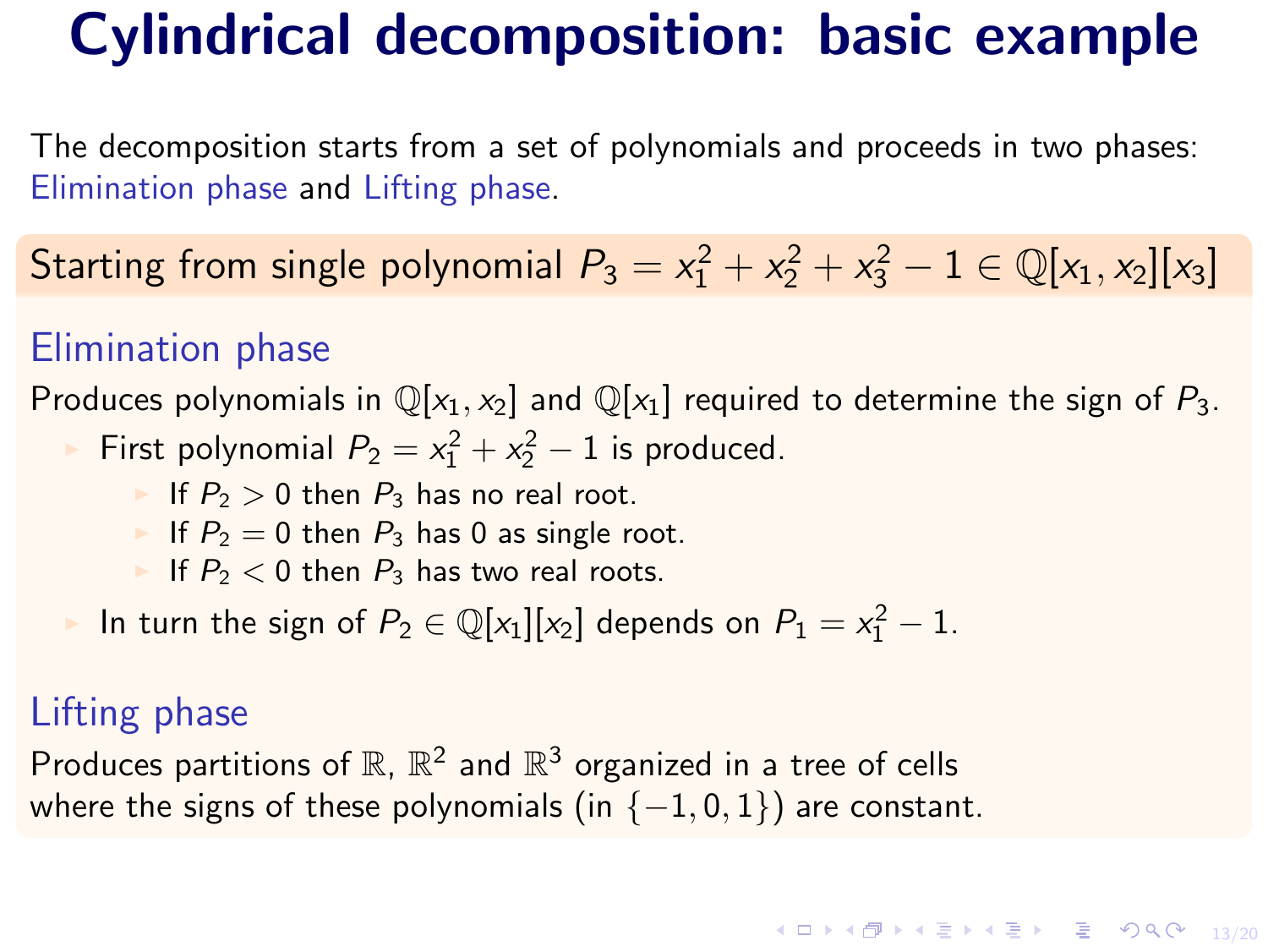# Lifting phase



Level 1: partition of R in 5 cells  
\n
$$
C_{-\infty} = ]-\infty, -1[, C_{-1} = \{-1\}, C_0 = ]-1, 1[,
$$
  
\n $C_1 = \{1\}, C_{+\infty} = ]1, +\infty[$ 

14/20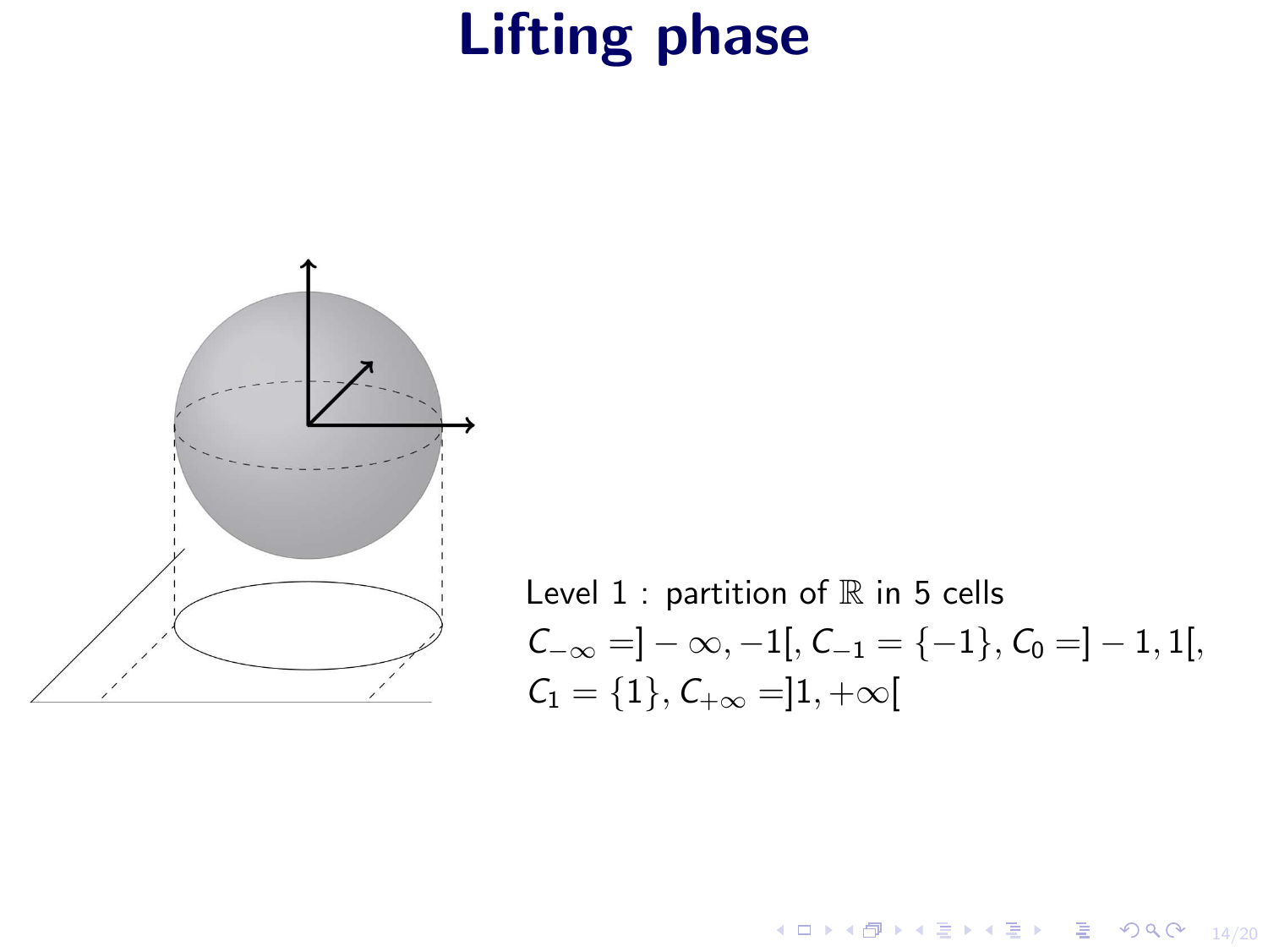# Lifting phase



Level 2 : partition of  $\mathbb{R}^2$ Above  $C_{-\infty}$ : a single cell  $C_{-\infty} \times \mathbb{R}$ Above C−1: three cells  ${-1} \times ]-\infty, 0[$ ,  ${(-1, 0)}$ ,  ${-1} \times ]0, +\infty[$ 

Level  $1$  : partition of  $\mathbb R$  in 5 cells  $C_{-\infty} = ] - \infty, -1[$ ,  $C_{-1} = \{-1\}, C_0 = ] -1, 1[$  $C_1 = \{1\}, C_{+\infty} = ]1, +\infty[$ 

10 → 1日 → 1월 → 1월 → 1월 → 9 Q → 14/20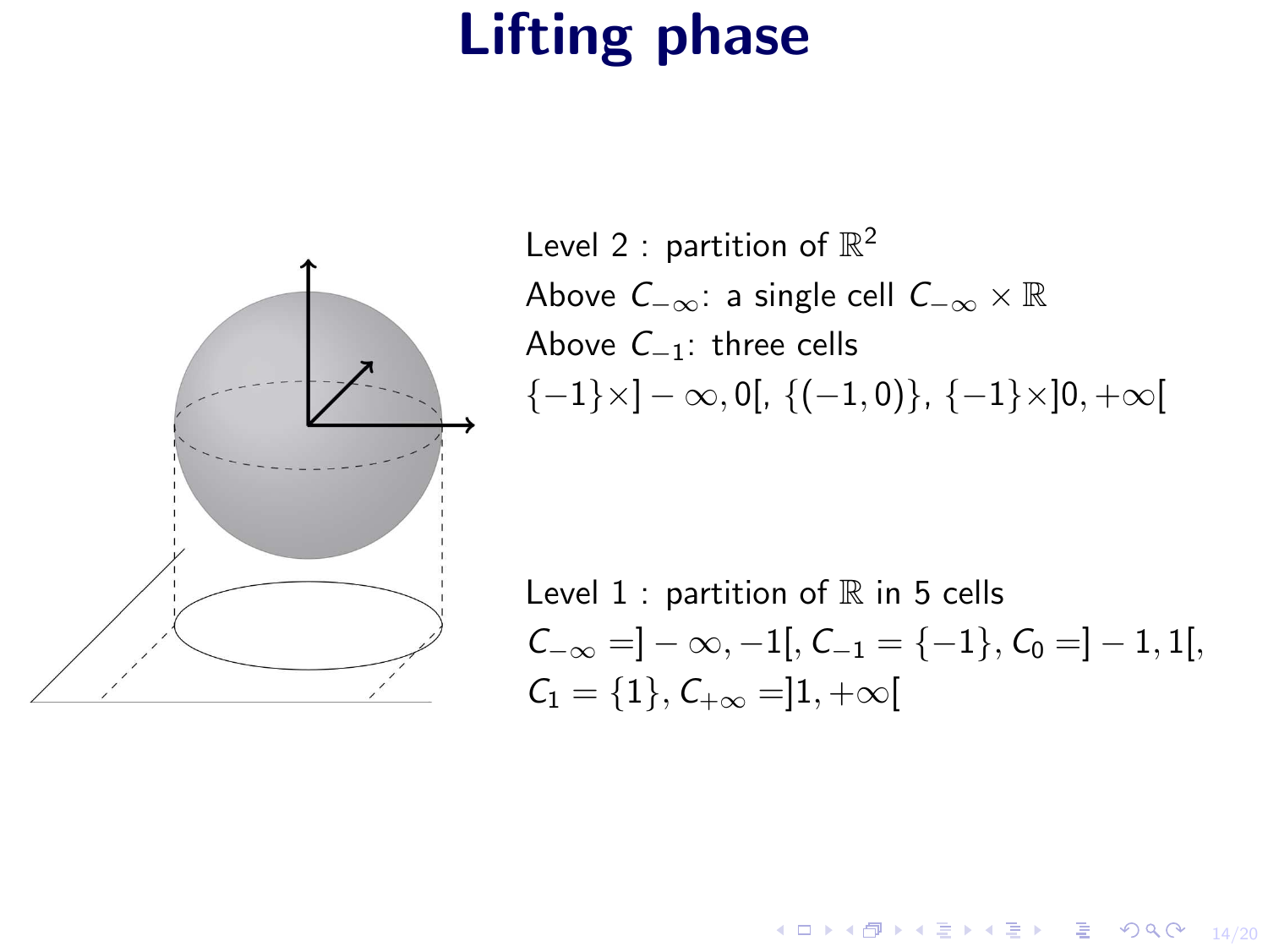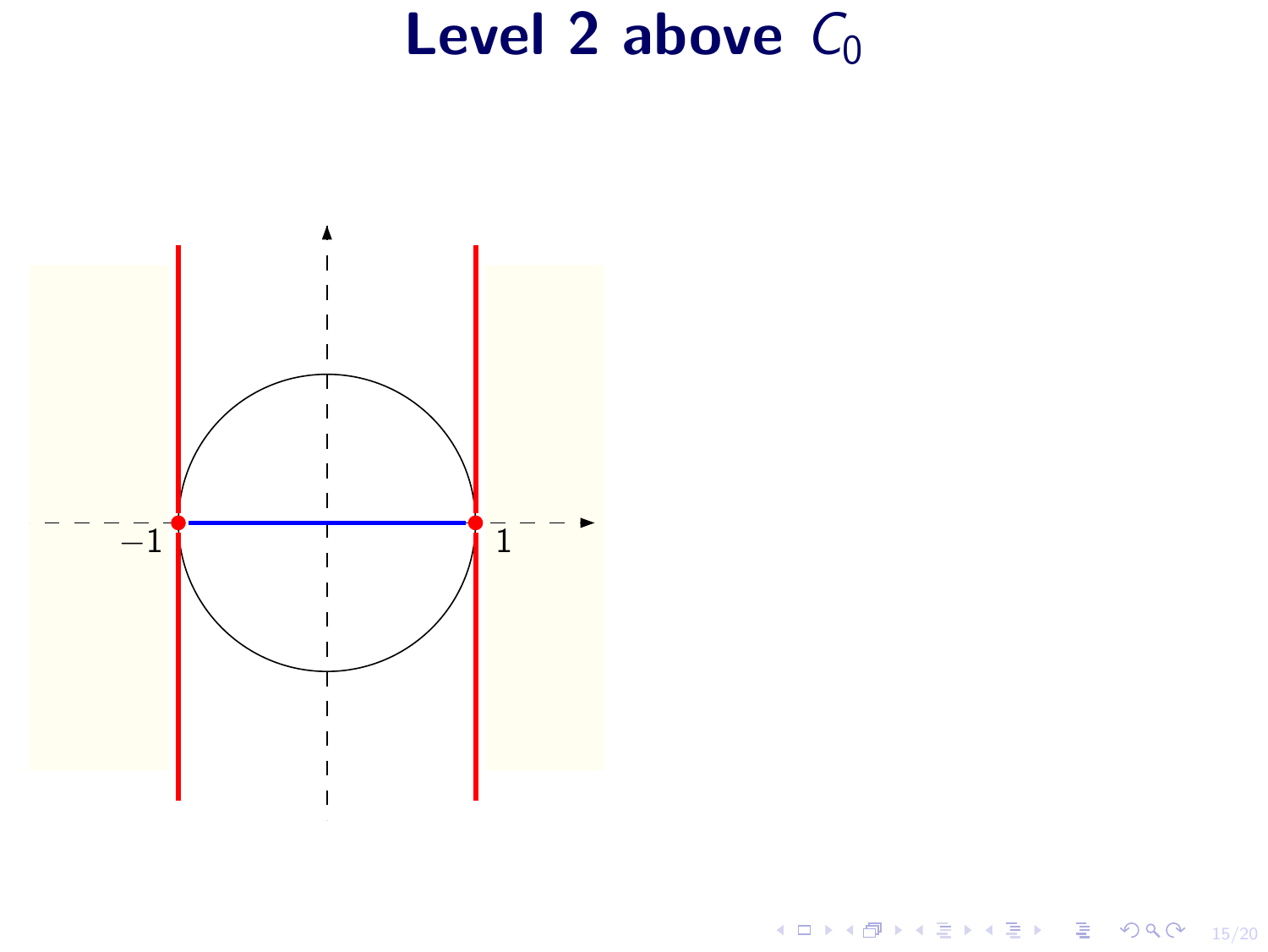

Kロト K部 K K ミト K ミト → ミー の R (20) 15/20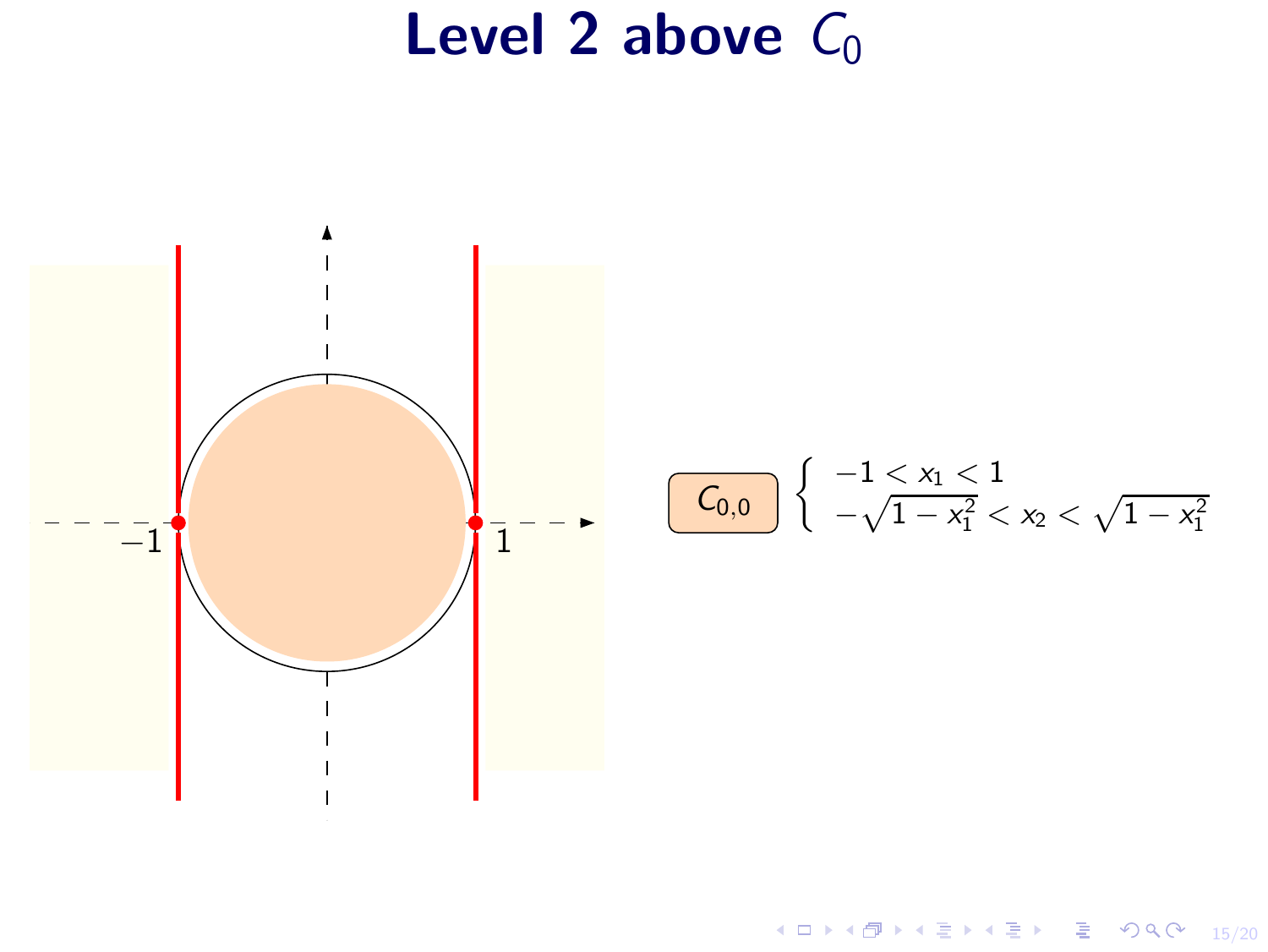

$$
C_{0,1} \quad \left\{ \begin{array}{l} -1 < x_1 < 1 \\ x_2 = \sqrt{1 - x_1^2} \end{array} \right.
$$
\n
$$
\begin{array}{l} \boxed{C_{0,0}} \\ \boxed{C_{0,0}} \end{array} \right\} \left\{ \begin{array}{l} -1 < x_1 < 1 \\ -\sqrt{1 - x_1^2} < x_2 < \sqrt{1 - x_1^2} \end{array} \right.
$$
\n
$$
C_{0,-1} \quad \left\{ \begin{array}{l} -1 < x_1 < 1 \\ x_2 = -\sqrt{1 - x_1^2} \end{array} \right.
$$

1日→ 1日→ 1日→ 1日→ 1日→ 990 15/20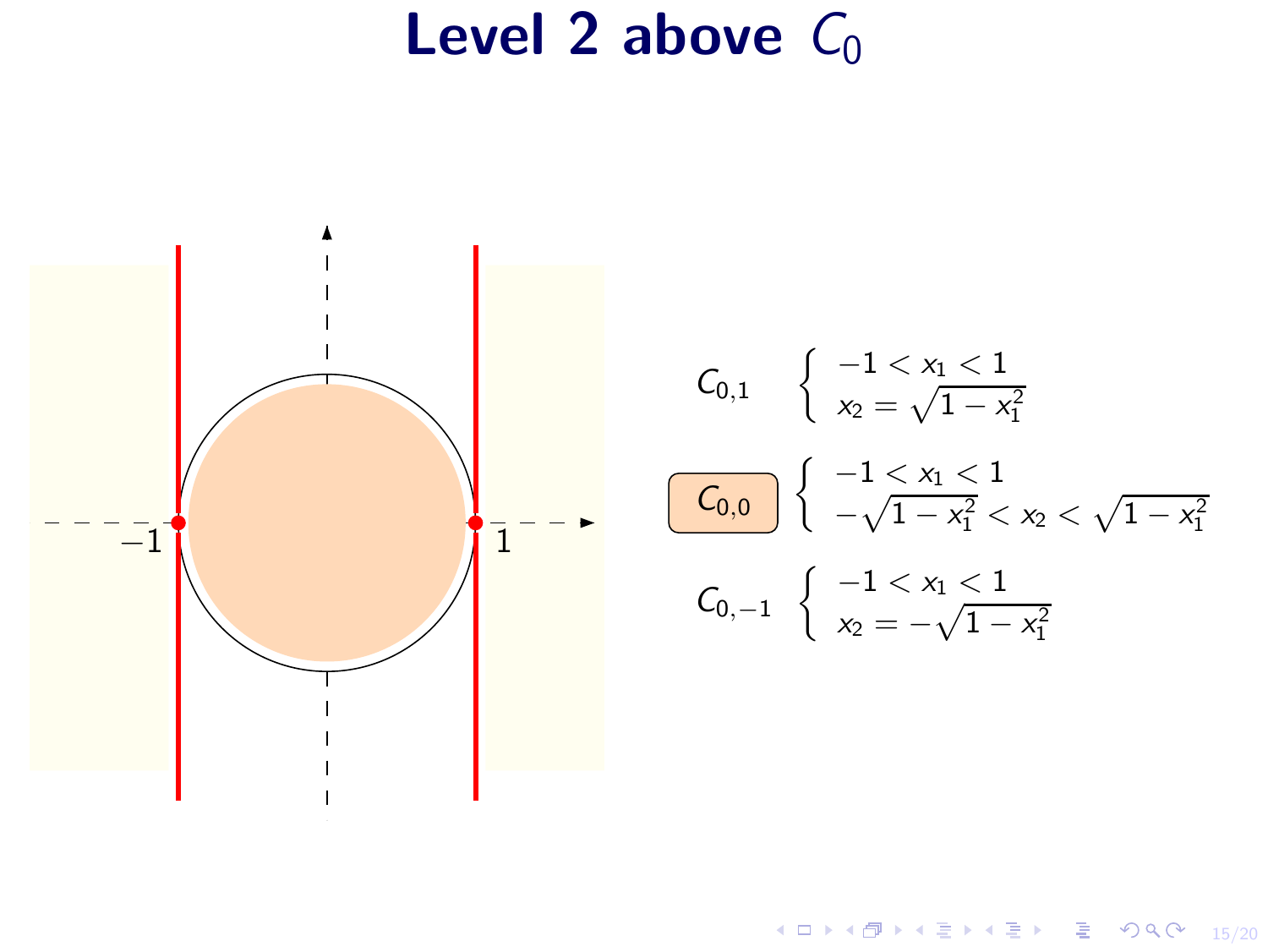

1日 → 1日 → 1월 → 1월 → 1월 → 9여여 15/20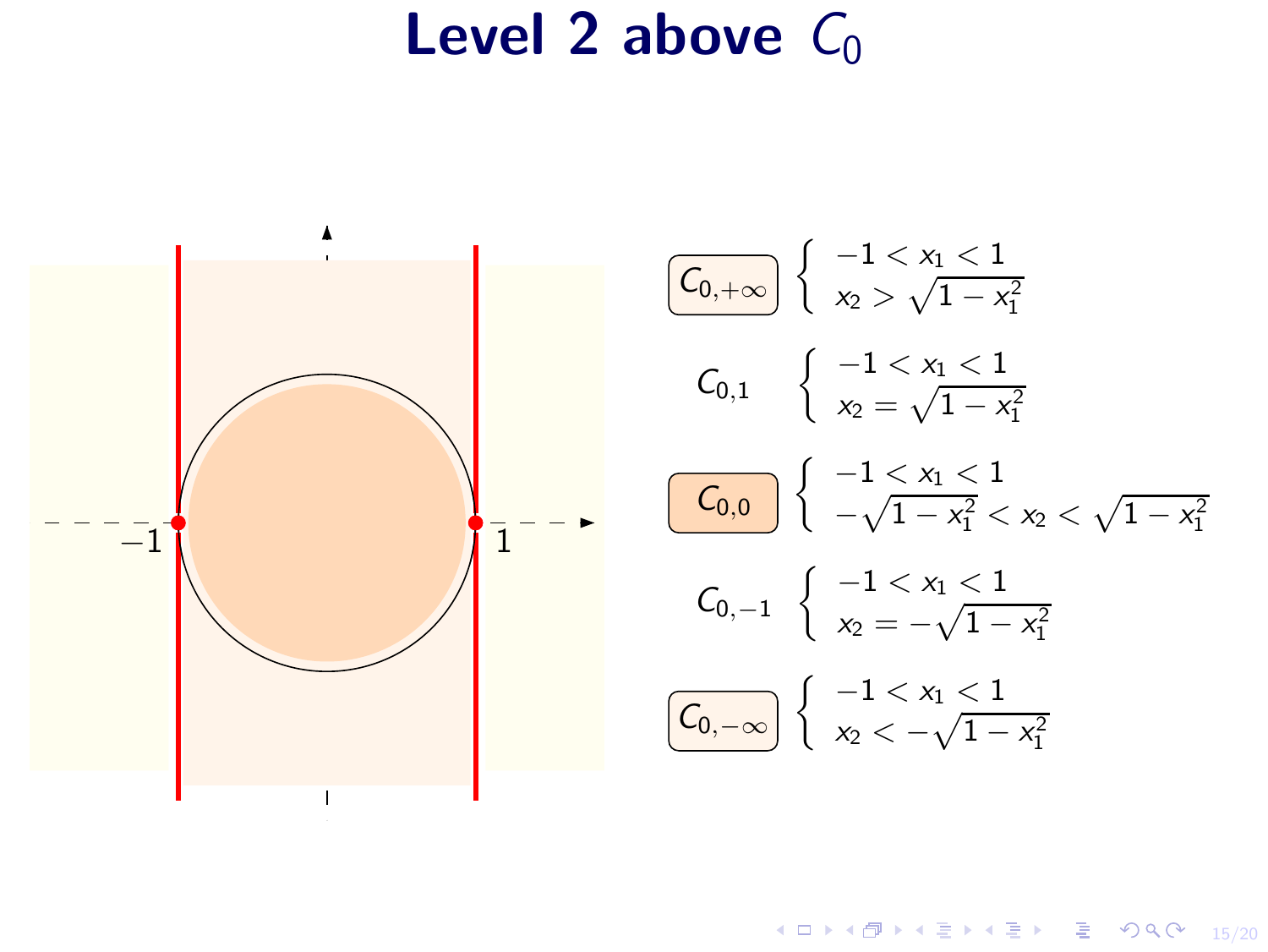### The tree of cells

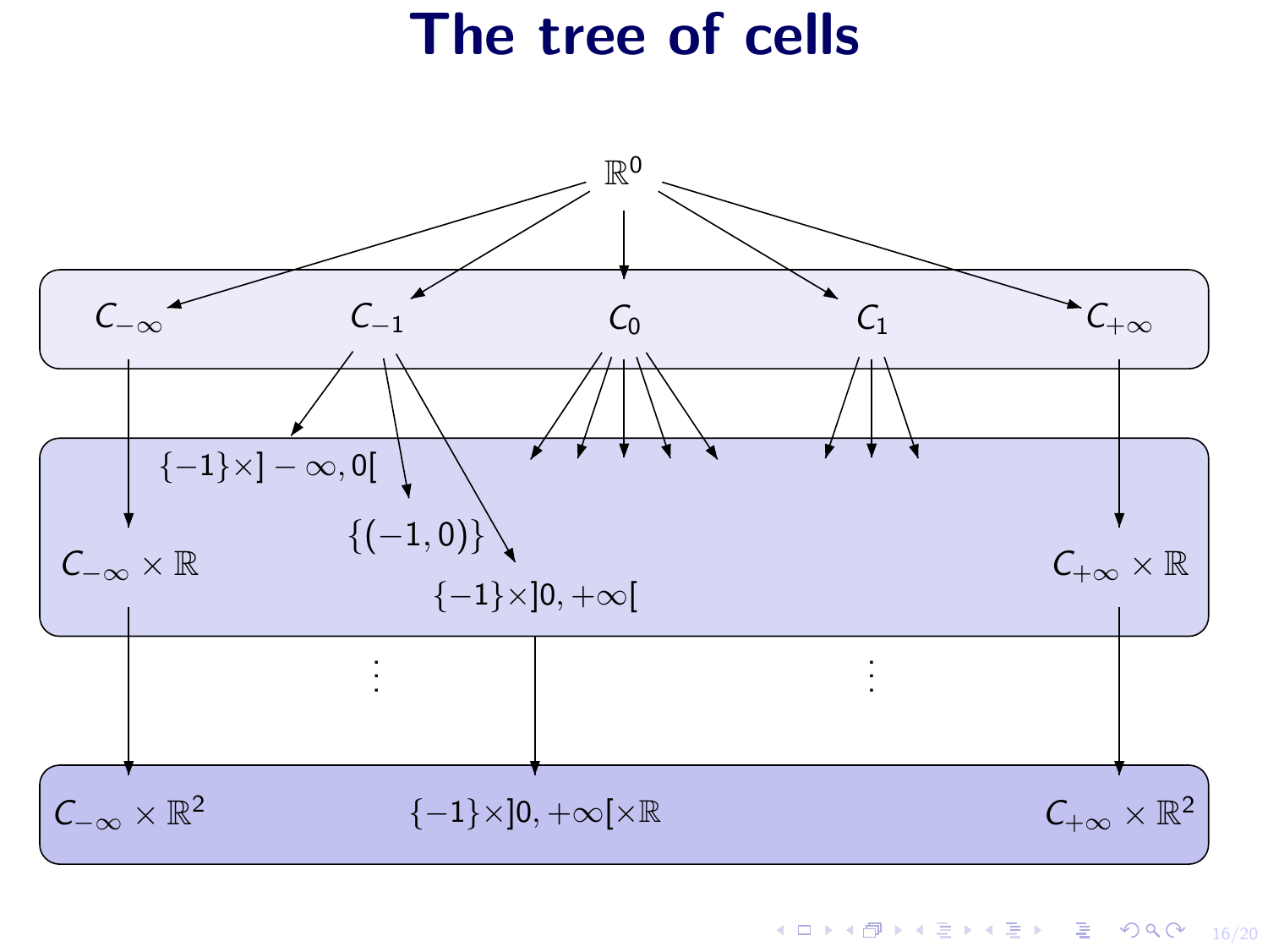11/20 → 12/20 → 12/20 → 12/20 → 12/20

partially, for  $A_3$ , using the sphere case with some refinements:

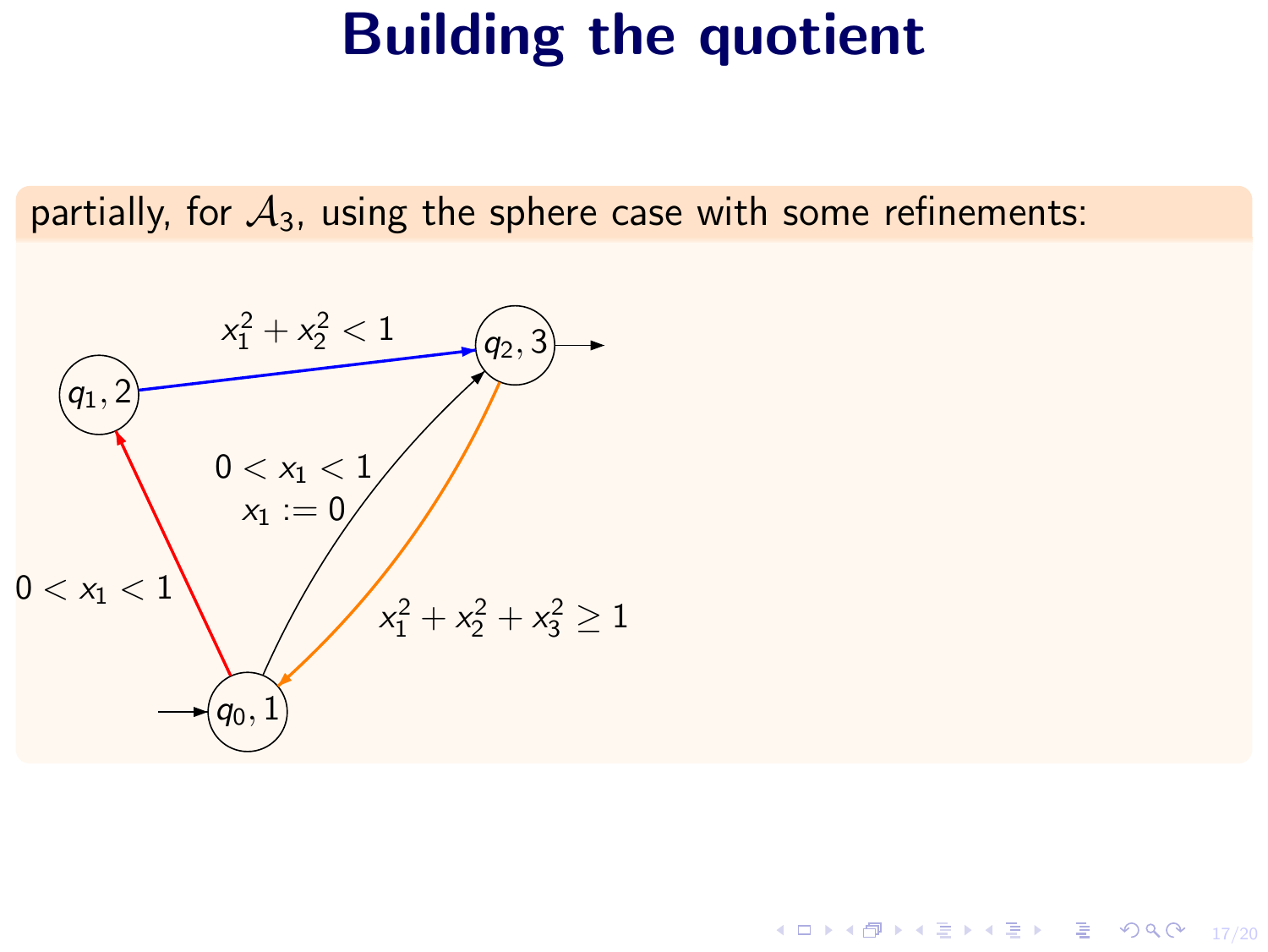partially, for  $A_3$ , using the sphere case with some refinements:

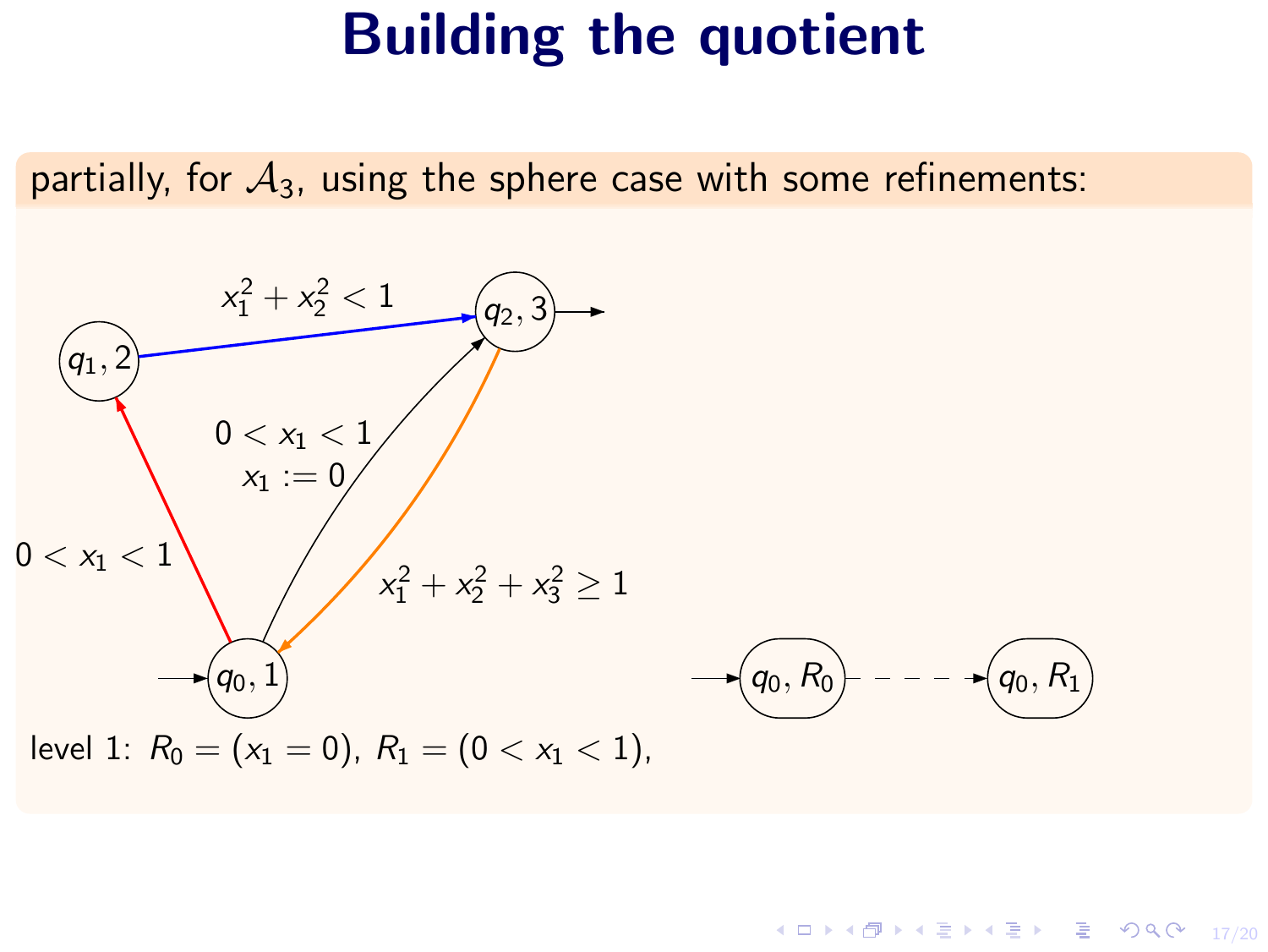partially, for  $A_3$ , using the sphere case with some refinements:



level 2 above  $R_1: R_{10} = (R_1, x_2 = 0), R_{11} = (R_1, 0 < x_2 < \sqrt{1-x_1^2}),$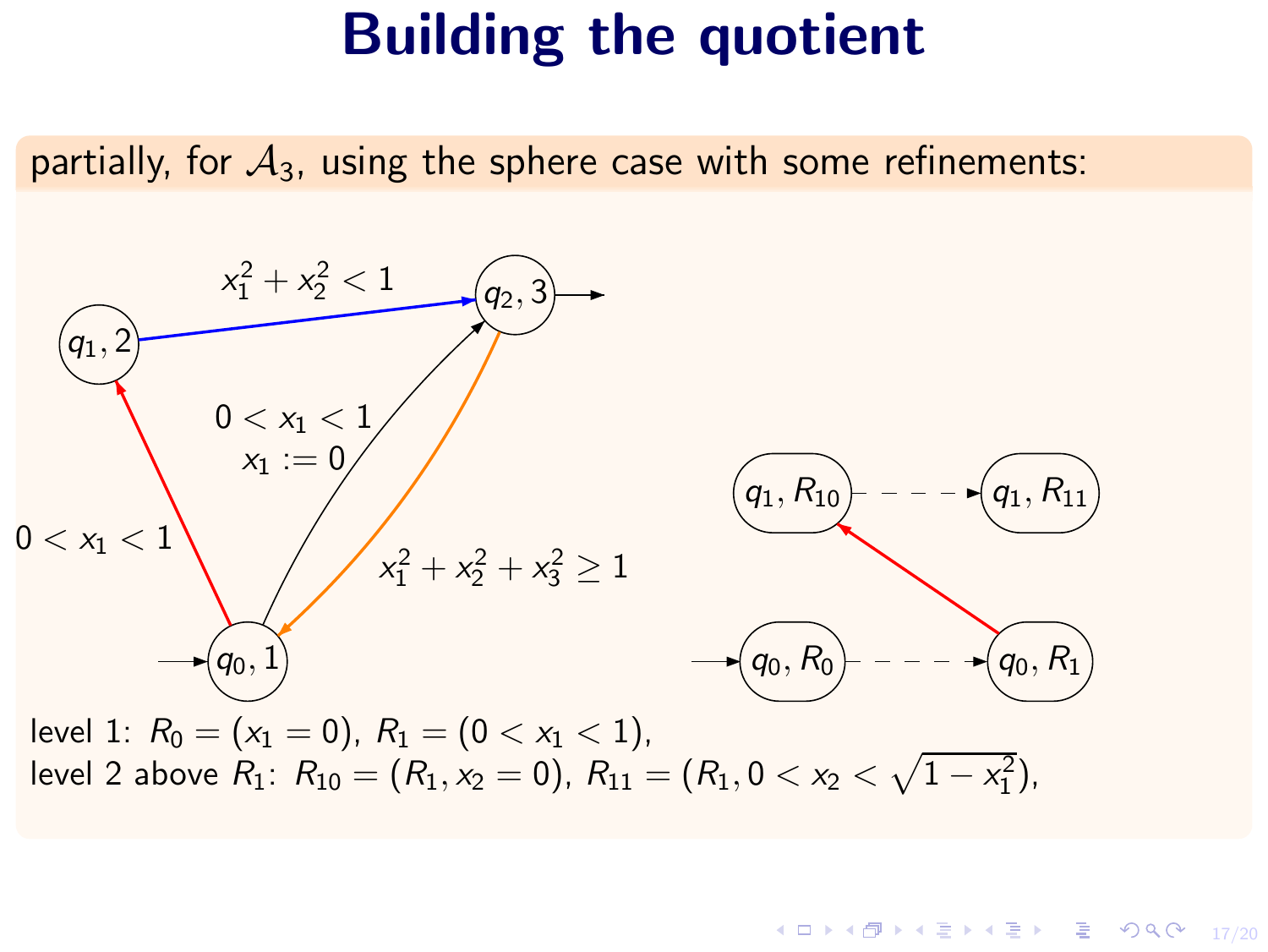partially, for  $A_3$ , using the sphere case with some refinements:

q0, 1 q1, 2  $q_2, 3$  $0 < x_1 <$  $x_1 := 0$  $x_1^2 + x_2^2 + x_3^2 \ge 1$  $0 < x_1 <$  $x_1^2 + x_2^2 < 1$  $(q_0, R_0)$  - - -  $\rightarrow$   $(q_0, R_1)$  $q_1, R_{10}$  $(q_2, R_{110})$  -  $^*$   $\rightarrow$   $(q_2, R_{113})$ ∗ level 1:  $R_0 = (x_1 = 0), R_1 = (0 < x_1 < 1),$ level 2 above  $R_1: R_{10} = (R_1, x_2 = 0), R_{11} = (R_1, 0 < x_2 < \sqrt{1-x_1^2}),$ level 3 above  $R_{11}$ :  $R_{110} = (R_{11}, x_3 = 0)$ ,  $R_{111} = (R_{11}, 0 < x_3 < \sqrt{1-x_1^2-x_2^2})$ ,  $R_{112} = (R_{11}, x_3 = \sqrt{1 - x_1^2 - x_2^2}), R_{113} = (R_{11}, x_3 > \sqrt{1 - x_1^2 - x_2^2}),$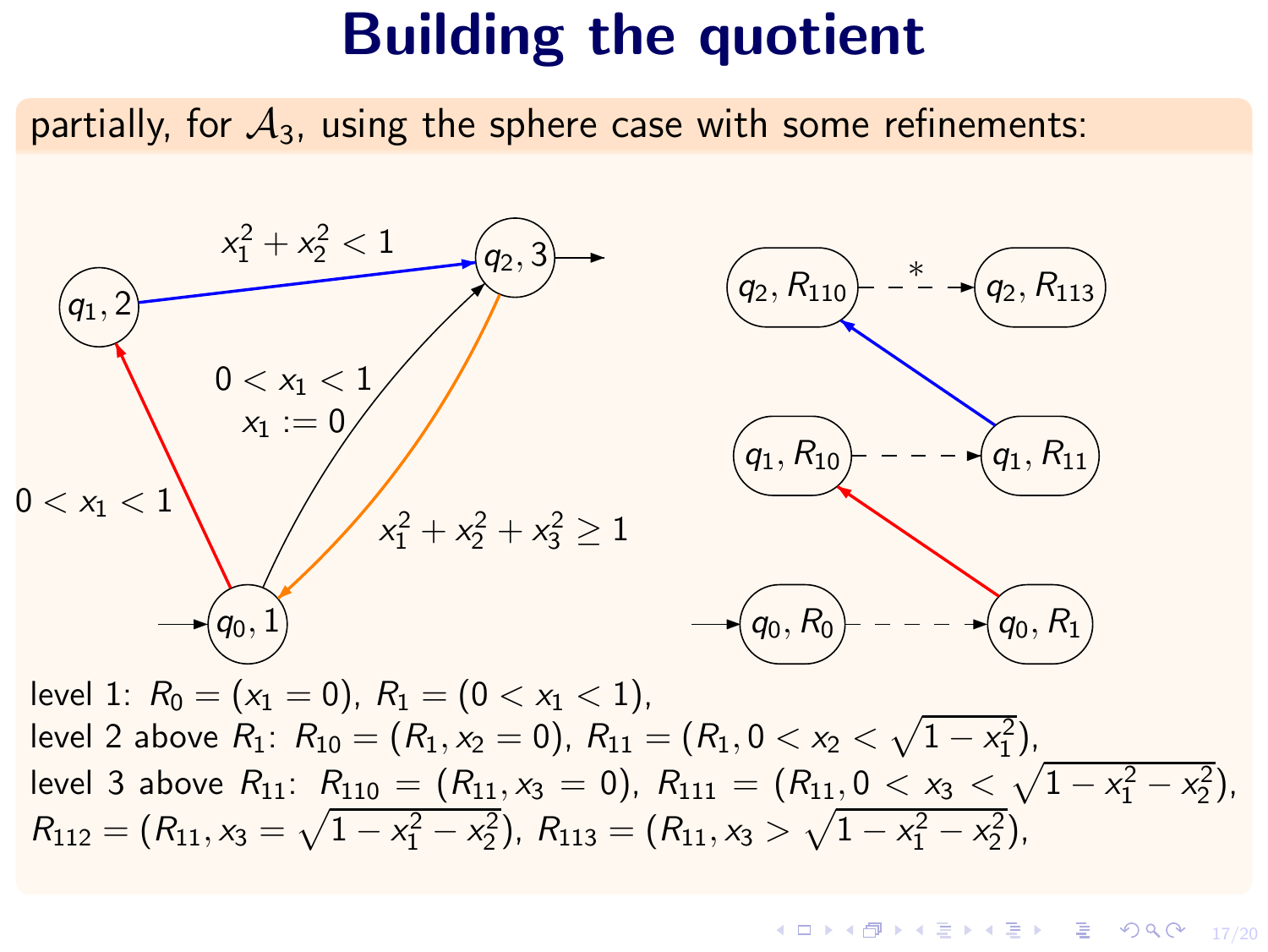partially, for  $A_3$ , using the sphere case with some refinements:

q0, 1 q1, 2  $q_2, 3$  $0 < x_1 < 1$  $x_1 := 0$  $x_1^2 + x_2^2 + x_3^2 \ge 1$  $0 < x_1 <$  $x_1^2 + x_2^2 < 1$  $q_0, R_1$  $q_1, R_{10}$  $(q_2, R_{110})$  -  $\rightarrow$  -  $(q_2, R_{113})$ ∗ · · · level 1:  $R_0 = (x_1 = 0), R_1 = (0 < x_1 < 1),$ level 2 above  $R_1: R_{10} = (R_1, x_2 = 0), R_{11} = (R_1, 0 < x_2 < \sqrt{1-x_1^2}),$ level 3 above  $R_{11}$ :  $R_{110} = (R_{11}, x_3 = 0)$ ,  $R_{111} = (R_{11}, 0 < x_3 < \sqrt{1-x_1^2-x_2^2})$ ,  $R_{112} = (R_{11}, x_3 = \sqrt{1 - x_1^2 - x_2^2}), R_{113} = (R_{11}, x_3 > \sqrt{1 - x_1^2 - x_2^2}),$ and back to level 1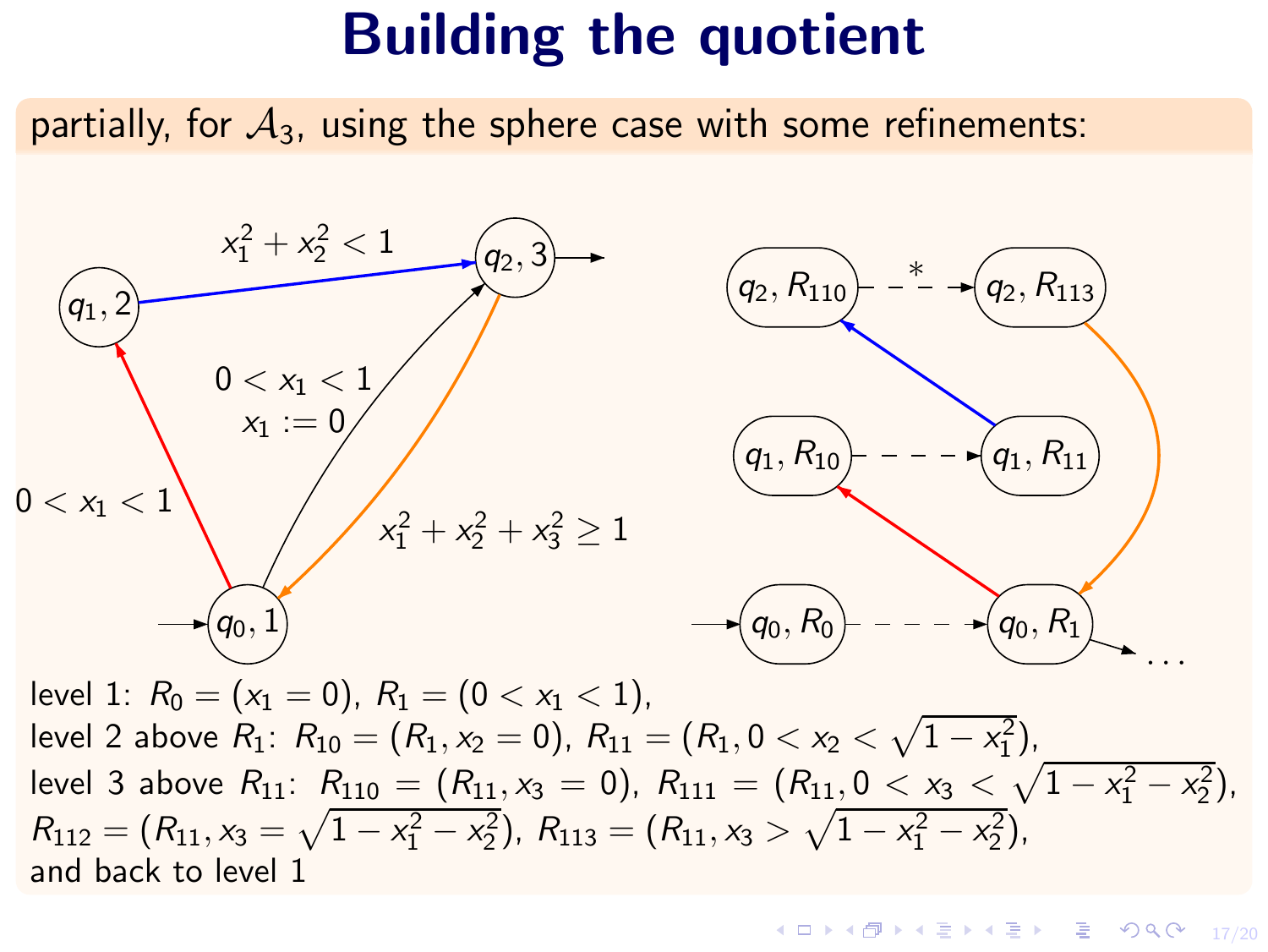### <span id="page-26-0"></span>Effective construction: Elimination

From an initial set of polynomials, the elimination phase produces in 2EXPTIME a family of polynomials  $\mathcal{P} = {\mathcal{P}_k}_{k \le n}$  with  $\mathcal{P}_k \subseteq \mathbb{Q}[x_1, \ldots, x_k]$  for level k.

Some polynomials do not have always the same degree and roots. For instance,  $B = (2x_1 - 1)x_2^2 - 1$  is of degree 2 in  $x_2$  if and only if  $x_1 \neq \frac{1}{2}$ .

For  $A_2$ 

Starting from  $\{x_1, A\}$  and  $\{x_2, B, C\}$  with  $A = x_1^2 - x_1 - 1$  and  $C = x_2 + x_1^2 - 5$ results in

$$
\begin{aligned}\n& \mathcal{P}_1 = \{x_1, A, D, E, F, G\}, \\
& \mathcal{P}_2 = \{x_2, B, C\}, \\
& \text{with } D = 2x_1 - 1, E = x_1^2 - 5, F = -2x_1^5 + x_1^4 + 20x_1^3 - 10x_1^2 - 50x_1 + 26, \\
& G = 4(2x_1 - 1)^2\n\end{aligned}
$$

18/20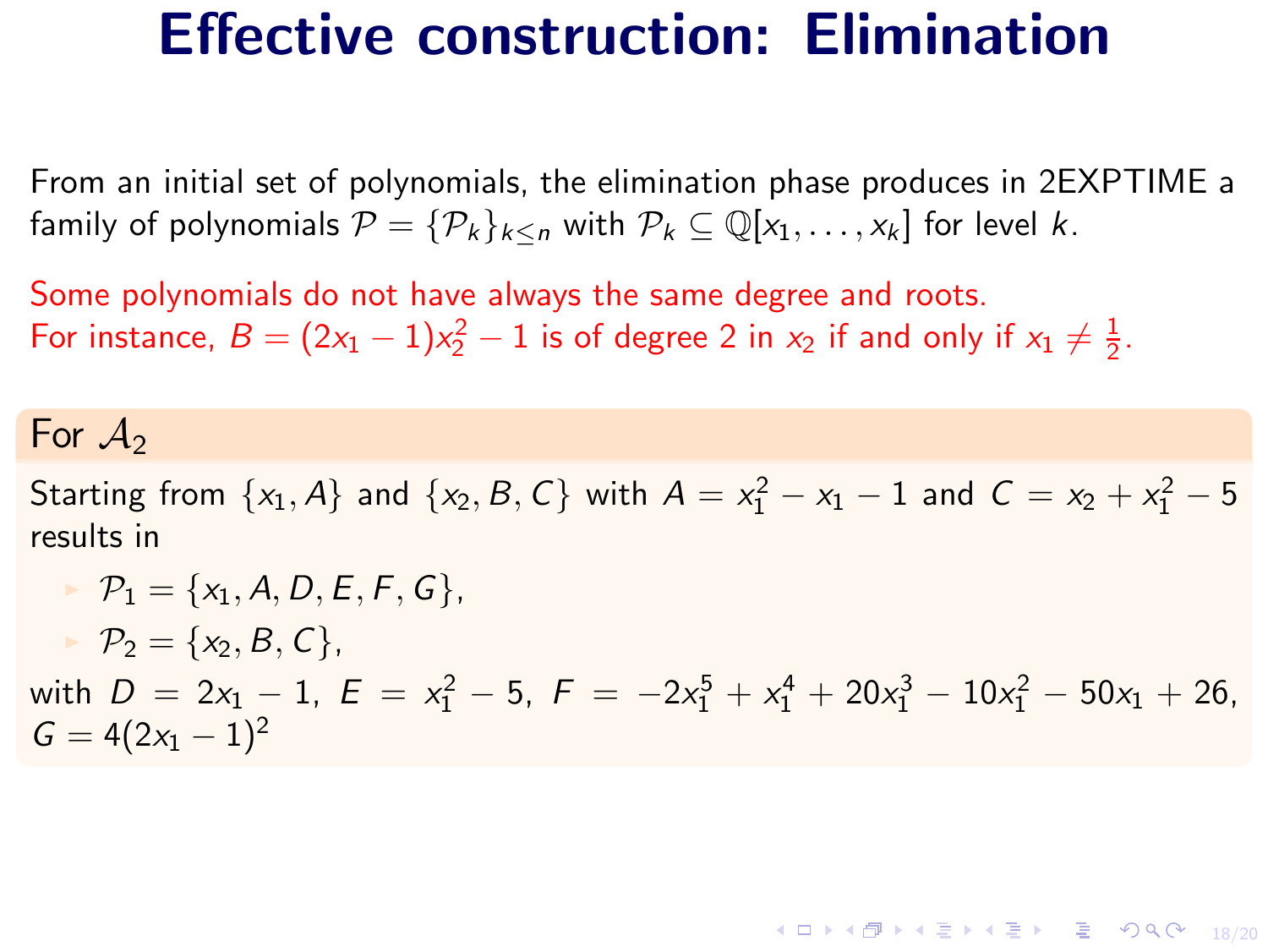### Effective construction: Lifting

To build the tree of cells in the lifting phase, we need a suitable representation of the roots of these polynomials (and the intervals between them), obtained by iteratively increasing the level.

A description like  $x_3 > \sqrt{1-x_1^2-x_2^2}$  cannot be obtained in general.

- A point is coded by "the  $n^{th}$  root of  $P$ ".
- The interval  $](n, P), (m, Q)[$  is coded by a root of  $(PQ)'$ .

This lifting phase can be performed on-the-fly, producing only the reachable part of the quotient automaton  $\mathcal{R}_A$ .

19/20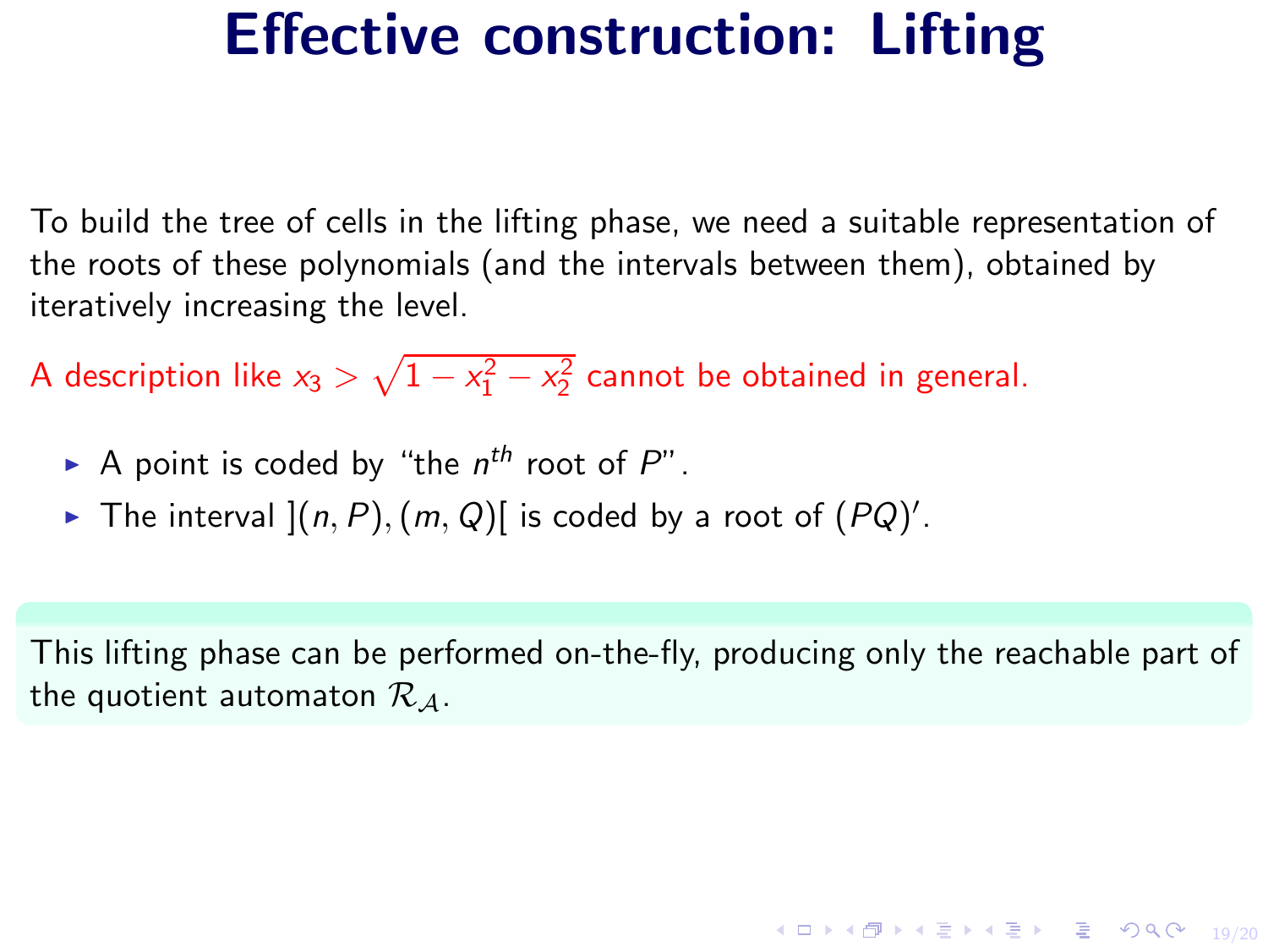# Conclusion

### In the class POLITA

- $\triangleright$  Reachability is decidable in 2EXPTIME.
- ▶ Parameters can be included as ordinary variables!

#### **Experiments**

were produced by Rémi Garnier and Mathieu Huot (L3 students of ENS Cachan) who developped a prototype.

4 ロ → 4 @ → 4 할 → 4 할 → 1 할 → 9 Q O + 20/20

#### Future work

Extension to o-minimal decidable theories.